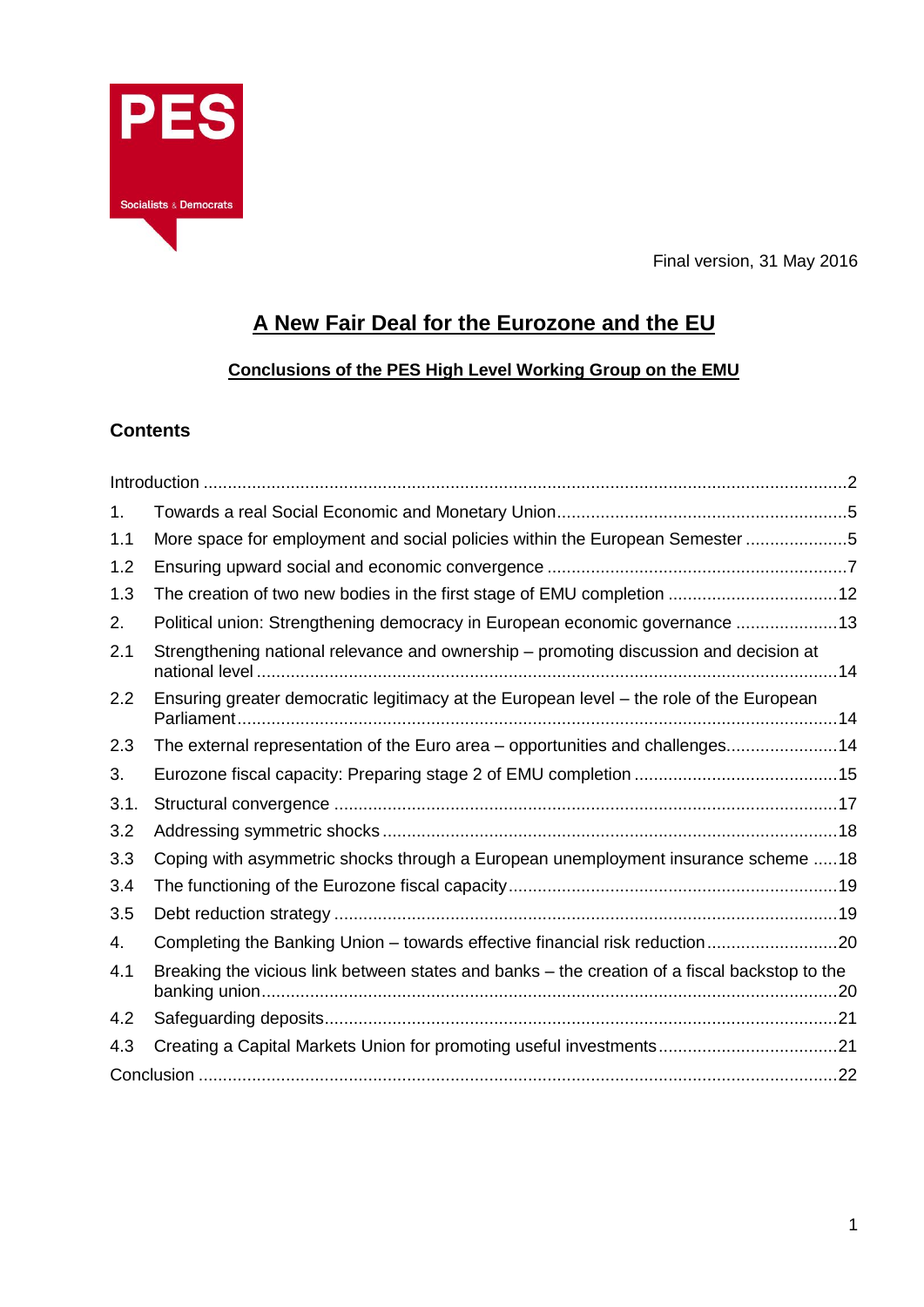# <span id="page-1-0"></span>**Introduction**

The re-balancing of Europe's economic governance system and the completion of the Economic and Monetary Union (EMU) are crucially important for strengthening the foundations of the whole European Union and for achieving core European objectives of high employment and sustainable well-being. The need to deepen the EMU was highlighted already in late 2012 with the publication of the Commission's Blueprint and the Four Presidents' report '**Towards a Genuine Economic and Monetary Union'<sup>1</sup>** and a new momentum has arisen from the June 2015 Five Presidents' report '**Completing Europe's Economic and Monetary Union**'. 2

The EMU's **macroeconomic policy mix has somewhat improved** in recent years, largely thanks to our political family's efforts. The clarification of the flexibility of the Stability and Growth Pact, the setting up of Banking Union aiming to protect citizens and public finances from financial shocks and the creation of the European Fund for Strategic Investments (EFSI) are examples of how progressives are influencing Europe in pursuit of sustainable and widely-shared prosperity. We are also re-defining the concept of 'structural reforms', moving it away from deregulation and privatization towards a strong **progressive agenda of reforms and investments** which strengthen productivity and economic growth potential through quality jobs and innovation, ensure sustainable and effective welfare systems with reduced inequalities, and foster a transition towards resource-efficient, lowcarbon economic future.<sup>3</sup>

## *Reminder: [PES Programme of Progressive reforms](https://d3n8a8pro7vhmx.cloudfront.net/partyofeuropeansocialists/pages/6428/attachments/original/1460044794/PES_Brochure_progressive_reforms-150dpi_FINAL.pdf?1460044794)*

The PES progressive reform agenda, elaborated in 2015, follows three main objectives:

- To boost Europe's growth capacity, quality job creation and an inclusive labour market
- To improve economic, environmental and social sustainability of Europe's development
- To reduce social inequalities and increase solidarity

We define structural reforms broadly as organisational or institutional changes, which contribute to better economic and social outcomes. Reforms cannot replace investment; indeed they are usually intertwined with it. Progressive reforms have a positive impact on the long-term sustainability of public finances and improved economic performance. They raise productivity, tackle new forms of inequalities and exclusion, and reinvent a sustainable growth model for our societies.

The three main priorities of our progressive reform agenda are:

- A sustainable European social model guaranteeing social rights
- Innovating for a new growth model, quality jobs and skills
- Re-gaining the capacity to invest with a fair and efficient fiscal system

Examples of progressive reforms include improvements in the functioning of public administration, tax collection, innovation and education systems, active labour market policies, as well as measures for greater resource and energy efficiency.

However, **a lot more needs to be done** for Europe to achieve satisfactory economic growth, social progress, territorial cohesion, upward social convergence, and people's wellbeing. The European Central Bank has recently, and perhaps belatedly, engaged in bold actions to counteract deflationary dynamics in the European economy. Yet monetary policy at the zero lower bound is an increasingly poor substitute for fiscal policy and growth enhancing reforms. What we need is a new architecture of the euro area in order to assure a better macro-economic management in the future. An important

 <sup>1</sup> [http://bit.ly/SVFbWA.](http://bit.ly/SVFbWA)

 $2 \overline{\text{http://bit.ly/1TQYqvU}}$ .

<sup>&</sup>lt;sup>3</sup> [PES Presidency declaration 'For a programme of Progressive reforms'](https://d3n8a8pro7vhmx.cloudfront.net/partyofeuropeansocialists/pages/6345/attachments/original/1449765282/ADOPTED_For_a_programme_of_progressive_reforms__-PES_Presidency_declaration.pdf?1449765282) (http://bit.ly/1rE8hvY), 19 November 2015, building on the [Conclusions of the PES working group on 'Progressive reforms'](https://d3n8a8pro7vhmx.cloudfront.net/partyofeuropeansocialists/pages/6428/attachments/original/1460044794/PES_Brochure_progressive_reforms-150dpi_FINAL.pdf?1460044794) (http://bit.ly/1UNeilJ).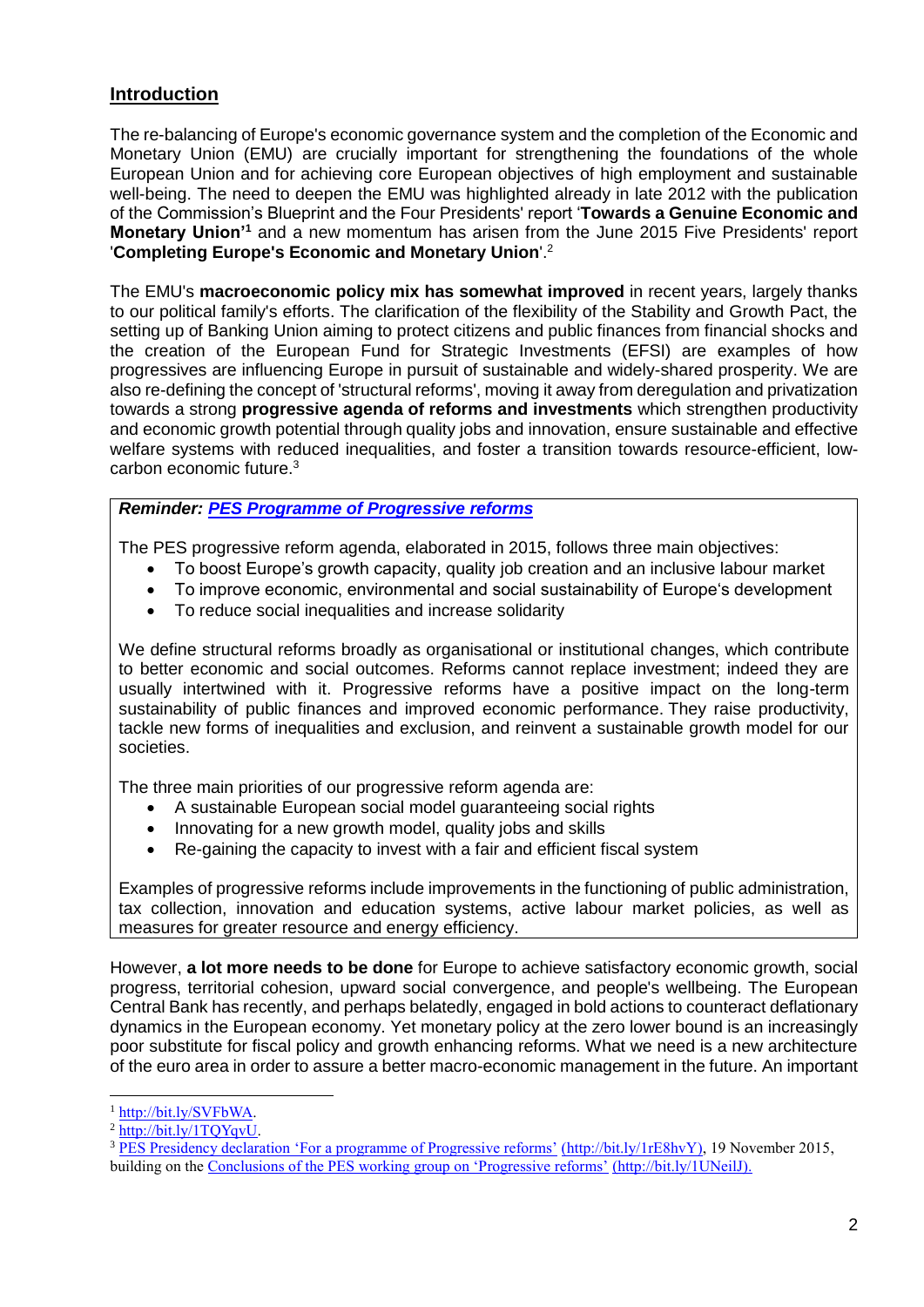part of the economic divergences and ensuing social hardship can be attributed directly to the dysfunctional institutional framework of the euro area.

The long economic crisis, aggravated by the EMU's fragile set-up and harsh fiscal consolidation, has undermined investment in future growth, caused severe and unnecessary social hardship and deepened inequalities both within and between countries. Several major political projects initiated by European Socialists are still on-going and require **renewed efforts** to bear fruit, such as work on the introduction of a Financial Transaction Tax based on enhanced cooperation, fight against corporate tax avoidance, and structural reform of the banking sector to end the 'too-big-to-fail' problem.

In pursuit of sustainable economic growth and high employment, the euro area and the EU need to step up the efforts to close their major investment gaps with the establishment of an ambitious **'Investment Union'**. The rate of gross fixed capital formation has been below 20% GDP for a number of years due to the Eurozone financial crisis, thus substantially lagging behind the pre-crisis decade. Investment would need to grow by at least 2% GDP in order for Europe to return to healthy investment levels, obviously avoiding speculative investments in real estate and the like. The challenges of energy transition, climate change, rising social inequalities and digital revolution all call for substantial increase in public and private investments enabling to build a new sustainable economic model in Europe for years and decades to come. A European investment strategy should therefore aim at high resource efficiency and productivity, leadership in technological innovation as well as robust social investments in education, healthcare, childcare and inclusion programmes, enabling everyone to participate in the economy and achieving renewed cohesion and upward convergence between countries.

Existing European instruments need to be maintained and strengthened in pursuit of an 'investment union'. These include, in particular:

- **European Structural and Investment Funds**, supporting the goals of the Europe 2020 Strategy with over €325 billion for the whole EU in 2014-20;
- The **European Fund for Strategic Investments**, with a €16 billion guarantee from the EU budget, aiming to leverage additional investments from the EIB Group and private investors;
- The **flexibility of the Stability and Growth Pact**, allowing countries certain temporary deviations from their path towards nearly balanced budgets and/or extra time for reducing excessive deficits in return for growth-enhancing structural reforms and investments.

Moreover, Europe is facing a number of **new challenges**: helping large numbers of asylum-seekers, renewed geopolitical instability, increased security threats, and growing nationalist sentiment in several Member States. The political context for the effort to complete the EMU is also marked by the UK referendum process. All these new challenges also demonstrate the importance and urgency of strengthening social, economic and political cohesion in Europe and reducing in-built vulnerabilities, including in the current architecture of the EMU.

Growing populism and anti-Europeanism is mainly a consequence of widespread economic insecurity produced by conservative policies during the crisis. Fears of immigrants and various breakaway sentiments arise from pre-existing socio-economic anxieties. **A progressive, pro-European response to these challenges must therefore tackle the key weaknesses of our economic model, including the incomplete design of the Economic and Monetary Union**. We have to demonstrate to citizens that Europe can effectively uphold human rights and deliver widelyshared economic growth, with real equality of opportunity. Europe does have the resources necessary to overcome these challenges. It is one of the richest, most economically developed, most socially fair regions of the world, with the largest internal market. Yet it is clear that we need to revise certain key mechanisms of how our economy functions in order to make the most of those enormous resources for the good of our societies. **European Socialists have a historic responsibility and**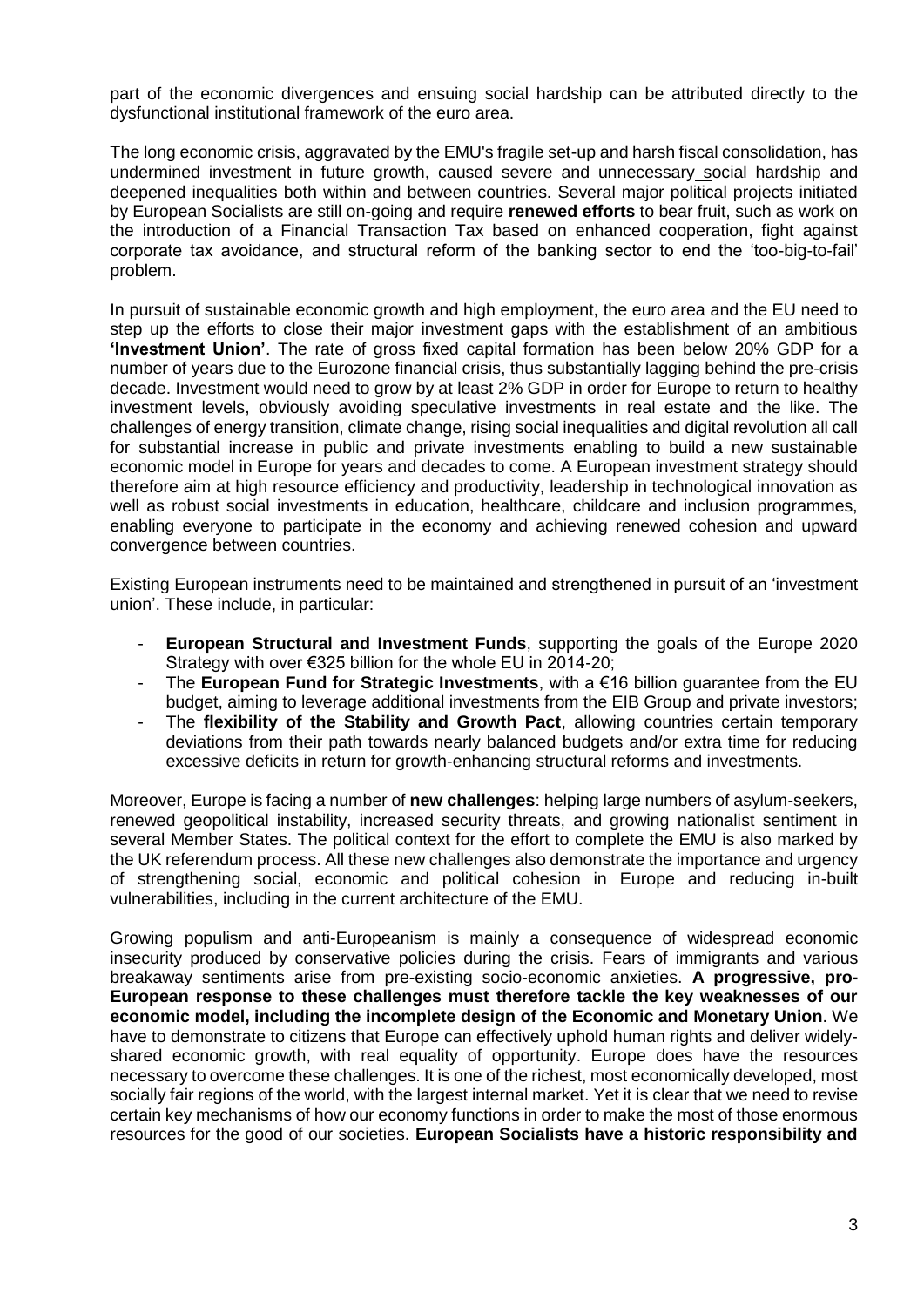**are uniquely placed to push through the necessary changes** so that the EMU reduces divergences and achieves a robust recovery.

Strengthened European unity and ability to effectively tackle European challenges require rebalancing and deepening the Economic and Monetary Union particularly in the following ways:

- 1. Re-launching economic growth, rebuilding social cohesion and cracking down on tax avoidance, thereby renewing the EU's promise of prosperity for all in all Member States;
- 2. Strengthening political union whereby any transfer of sovereignty must go hand with democratic accountability and legitimacy;
- 3. Developing risk-sharing and solidarity mechanisms protecting the stability of the common currency, supporting convergence and ensuring swift recovery from economic shocks;
- 4. Completing the banking union, ensuring depositor's protection and restoring confidence in the financial sector.

The Five Presidents' report suggested a **two stage process**: in the first stage, the banking union would be completed and existing governance instruments used to implement reforms aiming at greater economic convergence, while the second stage would complete the EMU with a fiscal stabilization mechanism as an expression of increased solidarity and risk-sharing.

It is very important to focus our debate on both stages so that the right balance is found between national efforts and European instruments. We need to build a **common position on all we want to achieve in stages one and two**, ensuring that our political family's progressive values can be fully applied. Special attention must also be given at the proposed timetable: it is our duty to make sure that serious preparation of stage two starts without delay and that the EMU is completed in a timely and ambitious manner. **The two stages need not be seen in strict sequence**: steps in relevant areas of stage 2 (e.g. on political and fiscal union) can and should be taken even if some aspects of stage 1 remain to be finalized (e.g. banking union). In particular, it is urgent to step up our fight against tax avoidance and work towards greater tax convergence, even if this issue is related more to stage 2.

This paper is the result of an in-depth process of debates and exchanges between high-level representatives of PES parties<sup>4</sup>. It reflects the dynamics of the discussions and proposes a **progressive approach** on how the Economic and Monetary Union can be deepened and completed. It takes note of the proposals included in the Five Presidents' report and brings forward additional proposals and recommendations. It highlights the need to treat social, financial, fiscal and economic policy on an equal footing and points out ways for strengthening democratic legitimacy. It proposes several solidarity, risk-sharing and convergence mechanisms, which would make the EMU more resilient. It aims at promoting core progressive objectives of welfare state sustainability, high employment with quality jobs, and social fairness of real equality of opportunity.

Throughout the process of deepening the EMU, we advocate an **inclusive approach**, whereby non-Euro area Member States can be actively involved in the debate. All Member States have an interest in ensuring that the EMU functions well and delivers balanced growth, high employment and social progress while maintaining fiscal responsibility. Member States with a commitment to adopt the euro in the future rightly seek to be part of discussions on the Euro area's future shape. At the same time, when new steps need to be taken in deepening the EMU, for example the creation of a European Deposit Insurance Scheme, advances in policy coordination or creation of new insurance mechanisms against shocks, it is understandable if these are based on decisions taken at the level of the Euro area, in close consultation with non-euro area Member States. In all these steps, strong

<sup>&</sup>lt;sup>4</sup> The first High Level Working Group took place on the  $3<sup>rd</sup>$  of December 2015: <http://bit.ly/1UeWsTd> The second on the 28th of January 2016 : <http://bit.ly/1Sfm2w4>

The third and final meeting took place on the 28th of April 2016 : <http://bit.ly/1TTMh9q>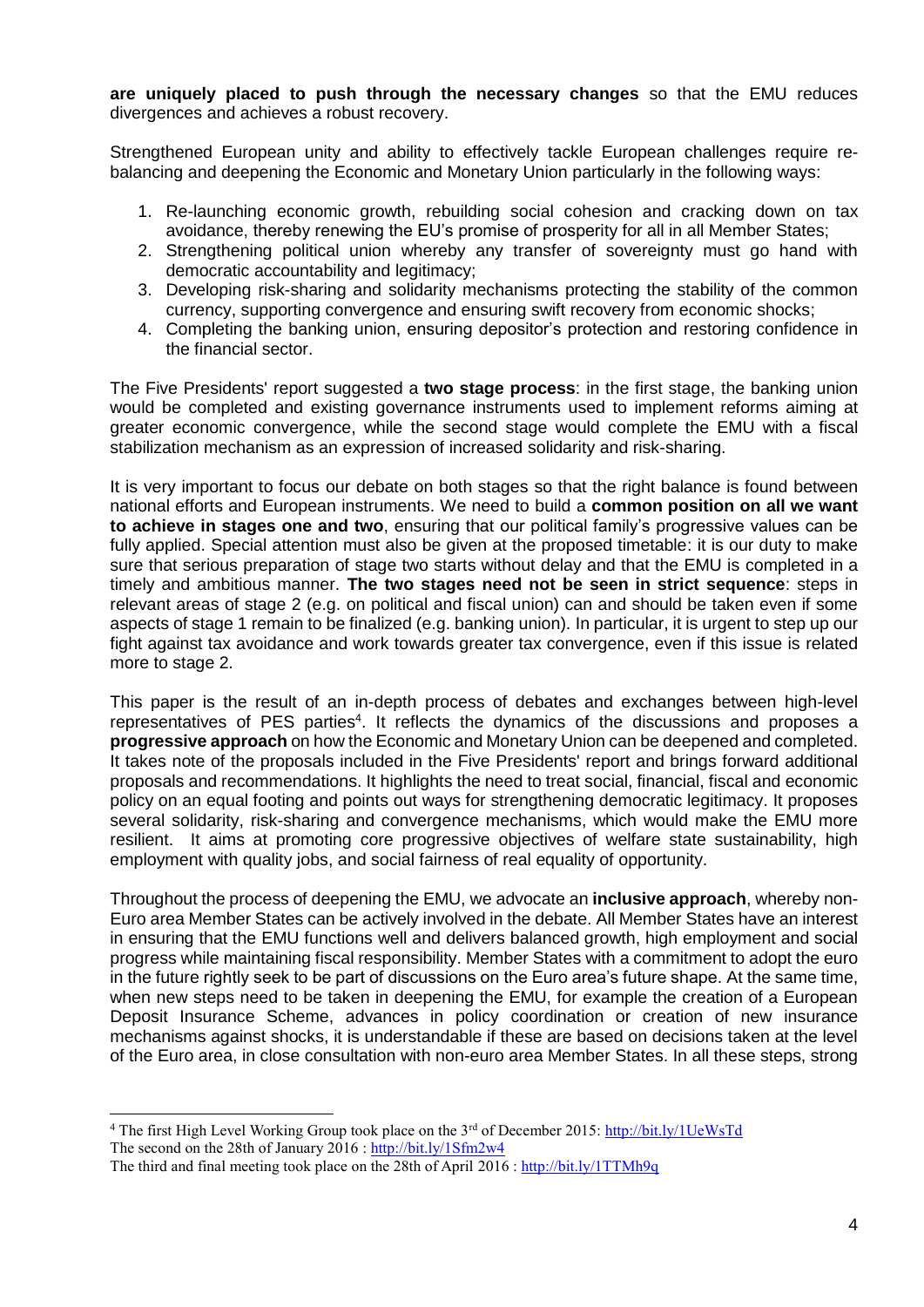democratic legitimacy and accountability must of course be ensured, through greater involvement of the European Parliament and national Parliaments.

Finally, we underline that a number of important challenges facing Europe are by no means specific to the Eurozone but should be addressed at the level of the European Union as a whole. These include the need to stabilise Europe's neighbourhood, improve external border management, ensure adequate humanitarian assistance to refugees as well as the need to step up future-oriented investments in the European economy. A common European approach and common EU tools such as the EU budget need to be developed and used in this respect.

# <span id="page-4-0"></span>1. **Towards a real Social Economic and Monetary Union<sup>5</sup>**

Harsh economic adjustment policies undertaken in response to the Eurozone crisis since 2010 have resulted in mass unemployment and serious social hardship in many Member States. In the absence of a framework for coordinating a 'symmetric adjustment', many countries had to undergo more painful asymmetric internal devaluations, which has also contributed to deflationary pressures and weak aggregate demand. As a result, the whole Eurozone and EU have suffered in terms of growth and employment over the past years, while cuts in investment and social services have undermined Europe's longer-term growth potential.

It is time to adapt the EU's economic governance to avoid repeating such mistakes during future economic shocks, while better safeguarding fiscal responsibility and ensuring the sustainability of welfare systems. Especially at the zero lower bound, an actively set aggregate fiscal stance for the Eurozone is needed, implying coordination of fiscal policies. Moreover, employment and social challenges need to be equally and systematically considered at the EMU level. A proper social dimension of the EMU has to be established, guided by progressive objectives of welfare state sustainability, high employment with quality jobs, and social fairness with real equality of opportunity.

Most of the actions set out in this section concern and would benefit all EU Member States, notably improvements in Europe's socio-economic governance, a strong investment-led growth policy, and further measures against tax avoidance. Institutional developments such as EPSCO Eurogroup meetings or the establishment of national competitiveness authorities concern primarily Euro area Member States, but should be open to all countries committed to adopt the euro in the future.

## <span id="page-4-1"></span>**1.1 More space for employment and social policies within the European Semester**

#### Our objectives:

Social and economic policy are indispensable and interlinked, therefore their development should go hand in hand. Sustainable growth, healthy public finances and social inclusion can only be achieved if more efforts are made to create new, decent jobs and to improve social protection and social inclusion and better skills. These objectives must be reflected more strongly in the structure of the European Semester and in the future EMU, by ensuring a balance of financial and economic objectives on the one hand with social and employment objectives on the other hand.

- $\rightarrow$  Social targets must be strengthened at every step of the European Semester in order to best reflect social challenges.
- $\rightarrow$  The creation of a binding set of social and labour standards should be thoroughly discussed, with close involvement of social partners, aiming at achieving upward social convergence and reducing inequalities, including through minimum income schemes and minimum wages defined by law or collective bargaining.

#### Our proposals:

 $\overline{a}$ <sup>5</sup> ["Making Europe's economy work for its citizens",](http://www.pes.eu/making_europe_s_economy_work_for_its_citizens) article by five PES GAC Ministers, June 2015 [\(http://bit.ly/1TQYqvU\)](http://bit.ly/1TQYqvU).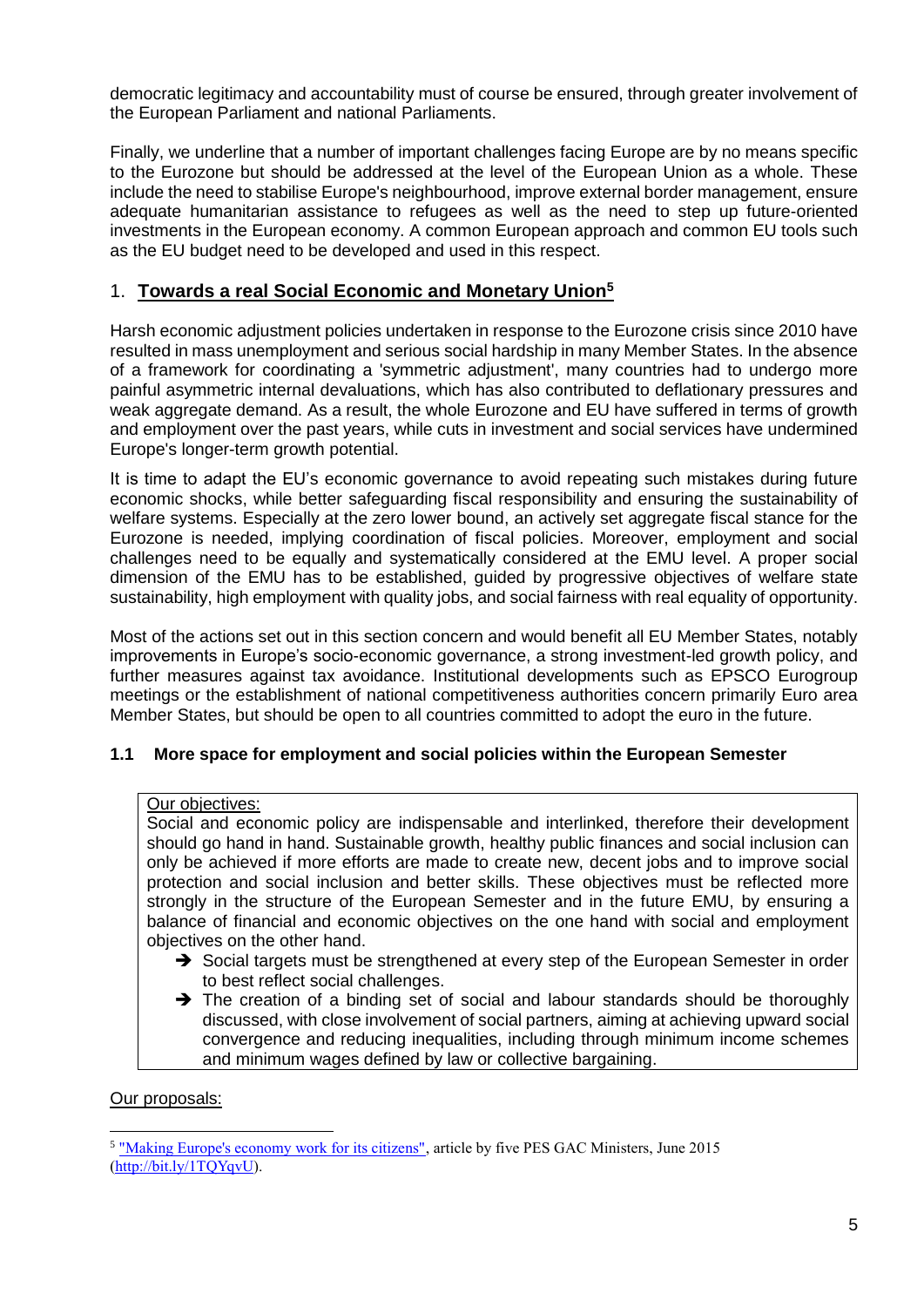## *1.1.1. Improving social standards*

- To prevent that social and employment policies are used as the variable for adjustment in case of economic shocks, **binding minimum social standards** for the EMU should be adopted. The progressive family should prepare an ambitious response to the recently launched consultation on the European Pillar of Social Rights, advocating concrete and binding standards aiming at achieving upward convergence, with a non-regression clause. The creation of a **Social Protocol for the whole EU** within the Treaties, 6 laying out a common set of social and labour standards and clarifying the equal footing between economic freedom and social rights, should be promoted in this context.
- We should seek, especially in the context of posting of workers, to codify that workers should receive **equal rights** and equal pay for the same work at the same place. The establishment of **decent minimum wages** (by law or social dialogue) is also important as protection against downward social competition within the EMU. Member States should no longer compete against each other by lowering wages and salaries but by increasing productivity. Minimum wages would also limit inequalities and the phenomenon of the working poor. Minimum frameworks for **employment protection** and build-up of **social security entitlements** should also be established in order to curtail the growing phenomenon of precarious work. **Minimum income schemes** should be promoted as a tool to enable dignified life and reduce inequalities.<sup>7</sup>

## *1.1.2. Creating a true social dimension in the European Semester*

- We need **stronger surveillance of the employment and social situation** in Europe and constant and appropriate follow-up at every step of the European Semester: the Annual Growth Survey, macroeconomic surveillance, the National Reform Programmes, the Country Specific Recommendations. We cannot let austerity or internal devaluation policies prevail over return to growth, employment and social protection. Achieving smart, sustainable and inclusive growth requires better coherence between the policies put forward in the European Semester, notably between recommendations following from the Stability and Growth Pact, the Macroeconomic Imbalances Procedure and the **Europe 2020 Strategy**'s targets. This also requires in depth assessment of social and employment effect of policies recommended to the Member States.
- The existing **scoreboard of key employment and social indicators** in the Joint Employment Report needs to be strengthened. In particular, social indicators such as household incomes, real wages, poverty and child poverty, inequalities, homelessness and access to health care and education should be better reflected in the European Semester. In case of clear social imbalance they should trigger policy action based on country-specific recommendations in order to restore social justice and social progress, in line with the horizontal social clause of Article 9 of the Lisbon Treaty. Consideration should also be given to strengthening the monitoring of social indicators during the European Semester by creating a real **Social Imbalances Procedure** along the above lines, ensuring that the social impact of economic policies is properly assessed and that policy mistakes are prevented and/or corrected. In particular, it should be ensured that fiscal policies do not undermine growth potential or weaken the sustainability of welfare systems.
- Increased **monitoring of employment-related indicators under the Macroeconomic Imbalances Procedure** (participation rate, youth unemployment rate, long-term unemployment rate) should serve to reflect better the social situation and ensure the implementation of the correct policy mix based on investment and strong active labour market policies. However, these indicators should not be used as a pretext for internal devaluation

<sup>&</sup>lt;sup>6</sup> ["Towards a Social Union",](http://bit.ly/1TzQ7nU) Declaration of PES Ministers for Social Affairs and Employment, February 2013 [\(http://bit.ly/1TzQ7nU\)](http://bit.ly/1TzQ7nU).

<sup>7</sup> Countries which achieve a high level of social progress based on social dialogue rather than legislation should be able to maintain this model.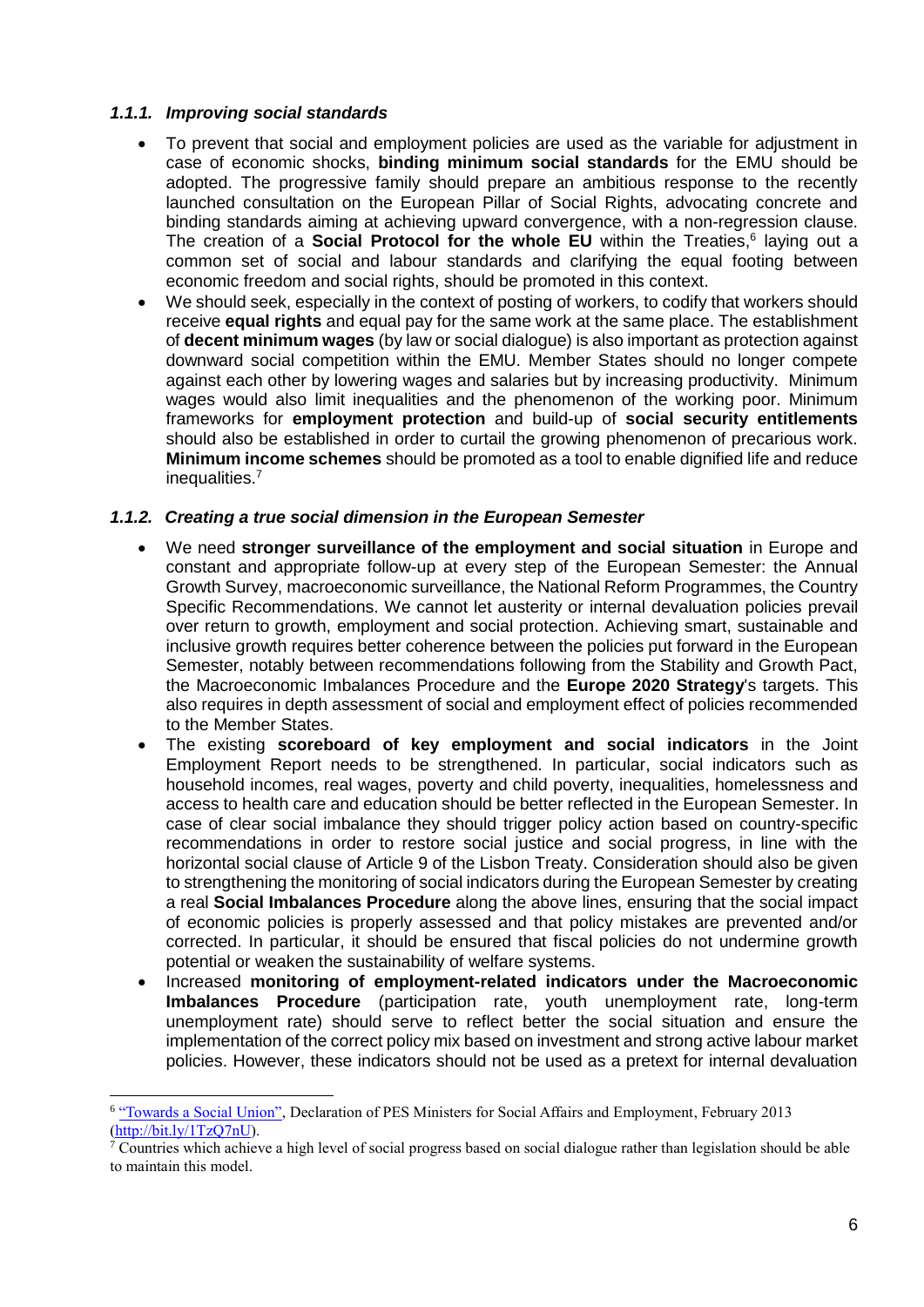measures and excessive flexibilisation of the labour market.

- **Reforms in employment and social fields** should focus on promoting creation of decent jobs in fair labour markets, boosting knowledge and skills in order to quickly embrace the digital economy, improve school-to-work transitions, reduce inequalities, eliminate poverty and ensure sustainable and effective social protection, all based on strong social dialogue. A healthy level of **social investments** such as in education, childcare and healthcare needs to be ensured.
- Both the **National Reforms Programmes** and the **Stability and Convergence Programmes** need to fully reflect social and employment coordination, while the **Country Specific Recommendations** need to address key employment and social challenges, with concrete recommendations to reach the Europe 2020 targets.
- **Social dialogue** has a key role to play in the making of economic and social policies. The views of social partners should be better integrated in all steps, levels and relevant institutions during the Semester, from the Annual Growth Survey to the Country Specific Recommendations. The **sustainability of our welfare systems** is one of our core priorities. To achieve this requires sound management of public resources and of these systems themselves. But, crucially, it also requires the political will to support and prioritize them, instead of allowing them to be the main victims of conservative austerity policies.

#### <span id="page-6-0"></span>**1.2 Ensuring upward social and economic convergence**

The current crisis has exposed the shortcomings of having a monetary union without an economic union**.** Stronger and better economic policy coordination is needed in order to promote sustainable economic growth and social progress in the EU as a whole. Our aim is to develop policies that ensure sound management of our public finances, ensure a healthy level of investments, increase the wellbeing of our citizens and preserve the sustainability of our welfare systems. Our fight against tax avoidance and for fairer tax systems is also very important in order to build a stable and prosperous EMU.

#### Our objectives:

We want to develop an economic policy framework that recognised the complementarities between monetary, fiscal and structural policies, reduces imbalances and protects against macroeconomic and social divergences, notably by stimulating productive investment and domestic demand while preserving social standards. Upward convergence should be driven by the Europe 2020 Strategy and the economic policy framework should be geared towards supporting all Member States in their effort to achieve its targets

- An ambitious investment policy aiming at low-carbon, smart and inclusive growth must be pursued without delay. Private investment alone is not sufficient. Both private and public investment should be stimulated in order to bridge Europe's investment and demand gap and promote the creation of new and quality jobs. Greater investment is also crucial to address the EU's migration and security challenges.
- → Wage, price and productivity policies should be coordinated, building on social dialogue as much as possible, in order to protect the EU's labour standards, overcome current imbalances and foster upward convergence in a growth-friendly way.
- $\rightarrow$  Fiscal responsibility needs to be strengthened across the business cycle while providing for an adequate degree of flexibility in order to support the implementation of structural reforms and stimulate economic growth during cyclical downturns.
- The Stability and Growth Pact should be reformed to better factor in the longer term outlook and to promote sustainable economic growth, to help reduce economic inequalities and provide fiscal stabilisation.
- $\rightarrow$  Countries under the corrective arm should have greater room for reforms and investments which enhance growth potential and improve fiscal sustainability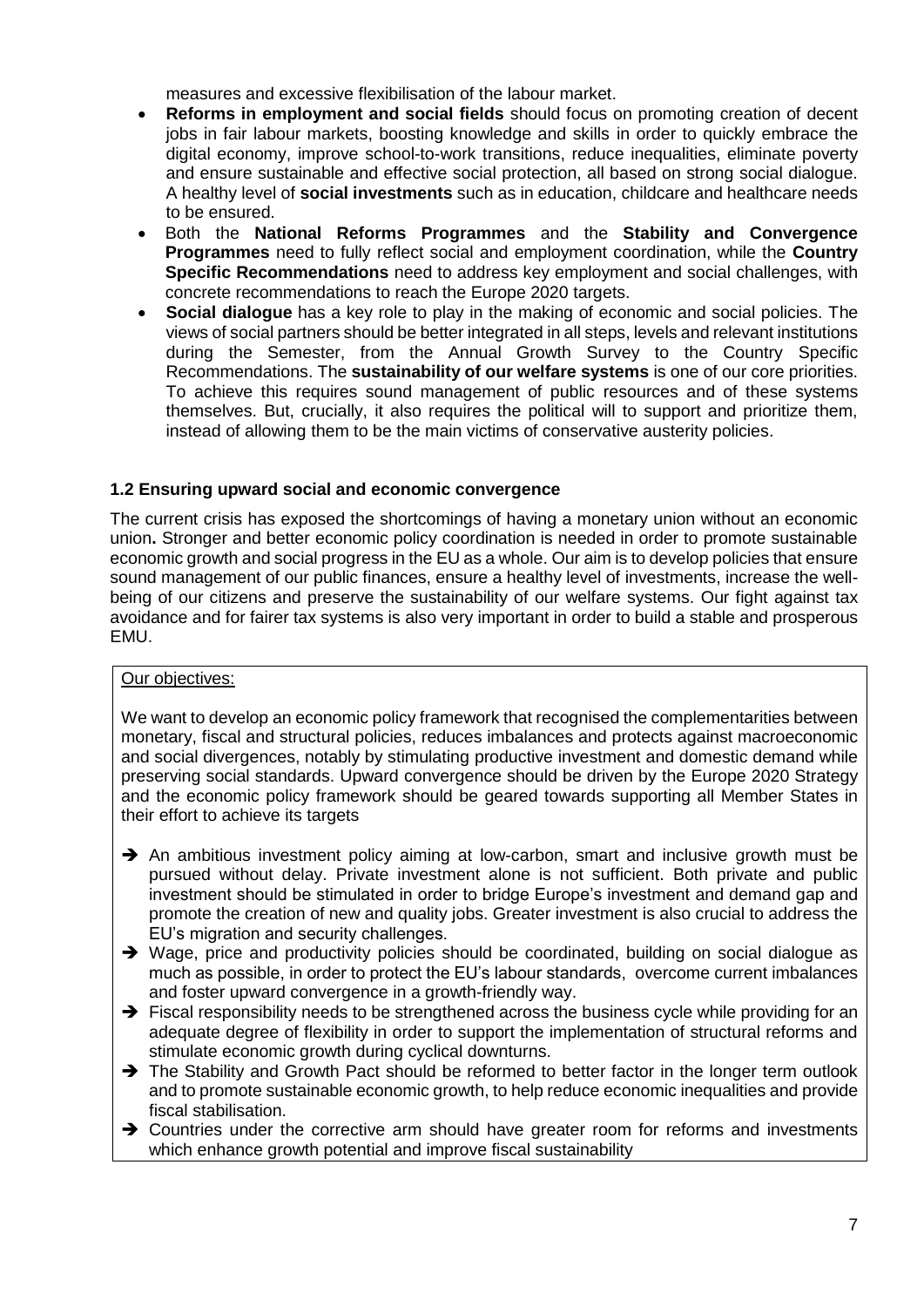- $\rightarrow$  The Eurozone should be considered as one macroeconomic entity, for which an optimal aggregate fiscal stance and its approximate country-by-country breakdown should be defined at or close to the zero lower bound, in order to avoid that the sum of national fiscal policies is excessively expansionary or contractionary.<sup>8</sup> While the Eurozone's actual growth is below potential and monetary policy is reaching its limits, countries with greater fiscal space should use this space to stimulate domestic demand.
- $\rightarrow$  Creating fair taxation frameworks is essential for putting end to the existing fiscal race to the bottom and aggressive tax planning which weakens public budgets. In particular, the Commission's proposed actions against tax avoidance should be implemented without delay and further progressive adjustments in our tax systems should be promoted
- $\rightarrow$  A more balanced governance framework should be established in the euro area, particularly by creating a Eurozone EPSCO meeting and establishing greater cooperation with the Eurogroup.

## *1.2.1 Pursuing a strong investment-led growth agenda*

- The mid-term review of the **Europe 2020 strategy** should aim at shifting the focus to promoting progressive structural reforms and investments. Factors such as innovation, resource efficiency, sustainable re-industrialisation, a well-functioning Single Market, high employment and social cohesion should be at the core of the Strategy's re-launch.
- The creation of the **European Fund for Strategic Investment** is a major political success for our family. Its establishment is a step forward for changing the conservative doctrine of painful austerity and a step towards establishing a real Investment Union. Economic growth and investment are directly linked and must remain a central part of the EMU's economic strategy.
- Although the creation of the EFSI is a step towards the right direction its investment capacity cannot bridge Europe's short-term investment gap, estimated at approximately 2% GDP per year. <sup>9</sup> The need to pursue a **combined public and private investment strategy** therefore becomes apparent, especially to unlock investments that are at the edge of financial viability but play an important economic role from a longer-term perspective. The aim should be to stimulate growth-inducing sectors, but also to finance sustainable social investments and projects enabling transition towards a resource-efficient, low-carbon economy.
- European industry has to be modernised in the framework of an **active industrial policy** focused on the digital revolution and ecological transition. Special attention should be given to the development of social economy by supporting social enterprises. Europe's investment strategy must aim at meeting both short-term and long-term goals. In the short term it should be linked to serve the goals of the Europe 2020 strategy and in the long term of building a viable and sustainable economic environment with strong social and territorial cohesion that takes into account future social and economic needs.
- New challenges, such as large-scale **arrivals and integration of asylum-seekers,** building a safe and humane external European border, stabilising migrants' countries of origin and transit as well as increased security threats require European solutions, new progressive policies and new financing resources. Financing of new necessary investments should be organised through the EU budget, but not at the detriment of already planned investments. **The ceilings of the 2014-20 Multiannual Financial Framework should therefore be raised** and the use of its flexibility rules extended under a clear and consistent methodology

<sup>&</sup>lt;sup>8</sup> While looser coordination of national fiscal policies can be envisaged for 'normal times' when monetary policy can fully play its usual role in counteracting economic shocks, closer coordination of fiscal policies becomes necessary when monetary policy reaches its limits and fiscal policy gains relatively greater influence on economic output. <sup>9</sup> S&D Group strategy concerning the implementation of the 5 Presidents' report – Completing and re-balancing Economic and Monetary Union, October 2015 [\(http://bit.ly/1Kyfdki\)](http://bit.ly/1Kyfdki). See also e.g. "Investment in Europe: Making the best our of the Juncker Plan", Notre Europe - Jacques Delors Institute, March 2016 [\(http://bit.ly/1SaXkYM\)](http://bit.ly/1SaXkYM), or the Strategic Note No. 11 of the European Political Strategy Centre "EFSI – Maximising its Potential", [\(http://bit.ly/1Vqf1cl\)](http://bit.ly/1Vqf1cl).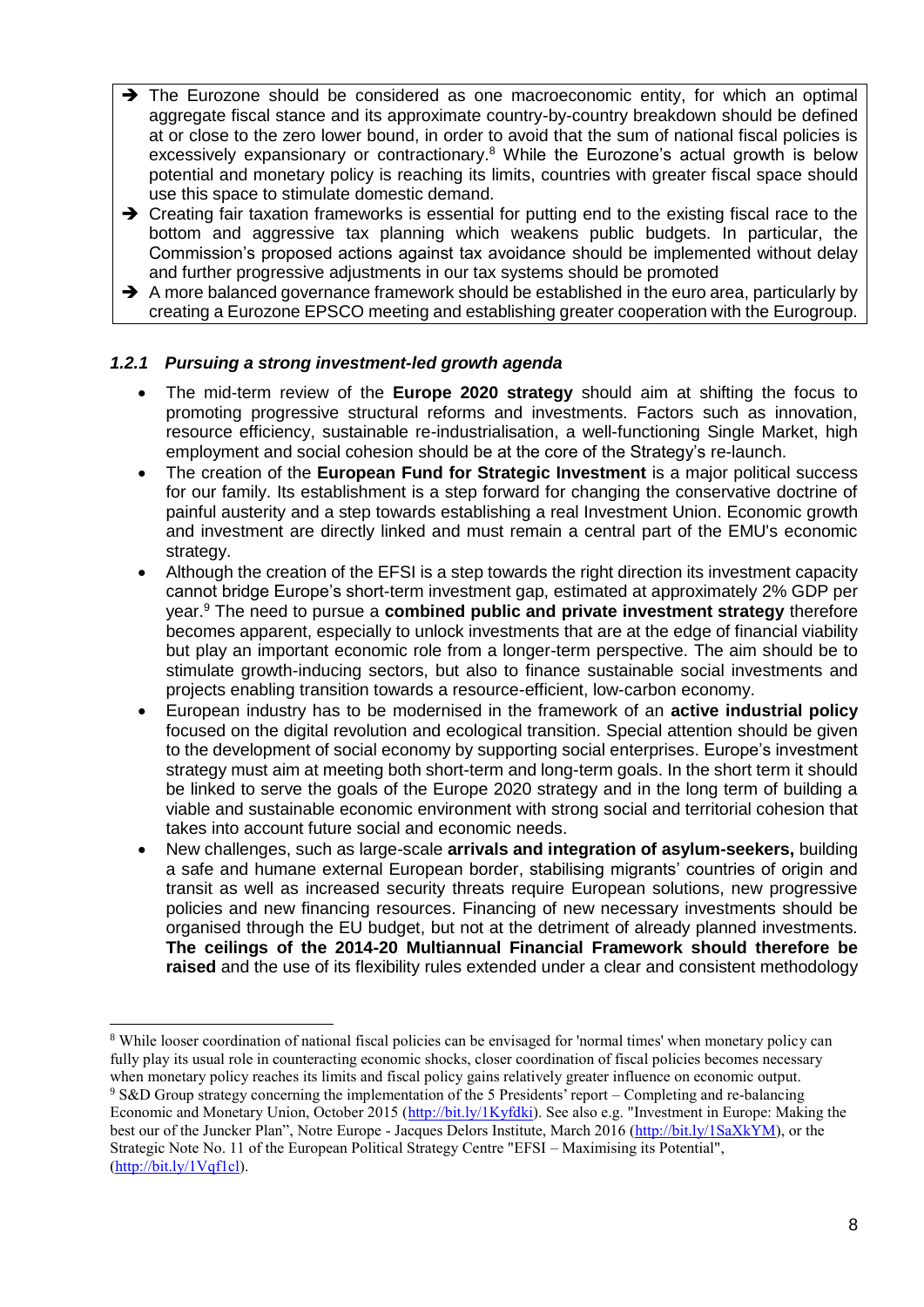in order to address new urgent needs which were not foreseen when the MFF was being agreed in 2013.

## *1.2.2 Reducing macroeconomic and macro-social imbalances while supporting growth and jobs*

- The **Macroeconomic Imbalances Procedure** should aim at bridging current economic and social inequalities in a way supportive of economic growth and conducive to full employment. The EU's and especially the Eurozone's aggregate economic performance should be taken into account and country-specific recommendations should be fully coherent with the needs of the EMU as a whole.
- The EU and the Eurozone should promote upward **wage convergence** (through law or collective bargaining) in line with productivity and the objective of a stable currency with an inflation rate of below but close to two percent. Competitiveness should be approached from the angle of productivity and non-cost competitiveness, rather than price or wage competition.<sup>10</sup> More attention should be paid to relative intra-EMU differences in wages, productivity and prices, and the objective of **symmetric adjustment** in order to minimize economic and social adjustment costs.

## *1.2.3 Reconciling budget consolidation with growth*

- The pursuit of **responsible fiscal policies**, in combination with the clarification of the use of flexibility in the SGP in early 2015, has been a move in the right direction, enabling to strengthen Europe's recovery. Member States now have greater possibilities to invest in European projects, notably through the EFSI, while growth-enhancing investments, structural reforms and cyclical conditions will be better taken into consideration, especially for countries in the preventive arm of the SGP, allowing for temporary deviations from the fiscal consolidation path.
- Nonetheless, the **Stability and Growth Pact should be further reformed** in order to provide Member States with adequate room for progressive structural reforms and investments, while strengthening the sustainability of public finances across the business cycle. A progressive framework for fiscal responsibility should take into account the need for long-term sustainability of public finances as well as the role of public budgets in (i) strengthening economic growth potential, (ii) providing counter-cyclical stabilisation and (iii) ensuring necessary pre-distribution through quality public services and re-distribution mitigating economic inequalities. The reduction of structural deficits should never lead to undermining growth potential.
- In particular, **national co-financing of EU structural and investment funds programmes**, which represents growth-enhancing investment with thorough conditionality, should be exempted from deficit calculations in the context of the SGP.<sup>11</sup> The accounting treatment of public investment within the SGP should also properly take into account the amortization schedules of investments, their risk factor and the guarantee assets of public authorities.
- Moreover, the **calculation of potential growth**, and thus also of the output gap and structural deficit, should be based on a longer time horizon than the 2 years currently used

<sup>&</sup>lt;sup>10</sup> Cf. the [conclusions](https://d3n8a8pro7vhmx.cloudfront.net/partyofeuropeansocialists/pages/6428/attachments/original/1460044794/PES_Brochure_progressive_reforms-150dpi_FINAL.pdf?1460044794) Cf. the **conclusions** of the PES working group on progressive reform for a detailed agenda for strengthening economic growth potential through innovation, improvements in productivity and quality jobs [\(http://bit.ly/1UNeilJ\)](http://bit.ly/1UNeilJ).

<sup>11</sup> European Structural and Investment Funds operate with comprehensive *ex-ante conditionality*, i.e. sets of horizontal and policy-specific conditions which need to be fulfilled in the first years of the multiannual programming period in order to ensure that investments in each of the 11 thematic objectives of the ESI funds fall on a fertile ground and can achieve the intended effects. The 7-year programming process (allocation of ESI funding within each country to specific priorities, through Partnership Agreements and Operational Programmes) is also closely linked to the relevant country-specific recommendations issued in the context of the European Semester. Finally, the so-called macroeconomic conditionality (based on Article 23 of the Common Provisions Regulation) enables the Commission to request and effectively enforce re-programming (and ultimately a suspension) of ESI Funds within a Member State in light of evolving country-specific recommendations and their implementation by the Member State.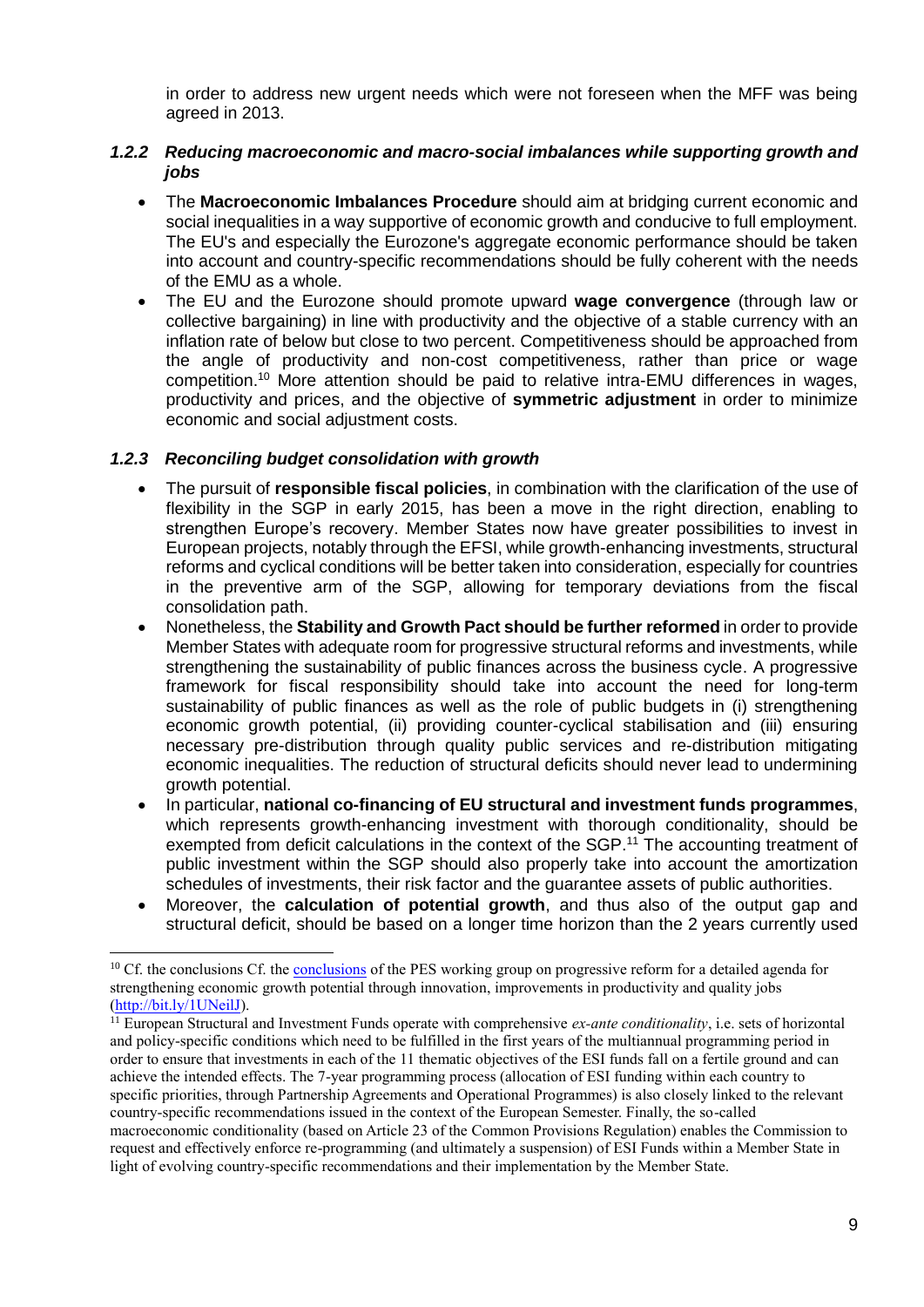in the Commission's forecasts. This methodological change would help to avoid e.g. underestimations of potential growth in a cyclical downturn or overestimations of potential growth in a cyclical upturn due to short-term developments.

- **Equal treatment between Member States within the framework of the Stability and Growth Pact** needs to be ensured in line with fiscal sustainability. Greater attention should be paid notably to investment gaps, to the social and fiscal effects of proposed reforms and their impact on the sustainability of welfare states as well as to the need for an appropriately financed European asylum and migration policy. Assessments of the economic and fiscal performance of Member States (especially those under the Excessive Deficit Procedure) should also take into account real growth and inflation, in order to reflect better the economic situation.
- **Stimulatory supply-side structural policies** that work toward achieving full employment should be pursued. Their application should not put further pressure on public balances and should aim at increasing public expenditure and the growth potential while in the longer term improving public debt to GDP ratios. **Good-quality public investments** need to contribute to the transition towards a new sustainable growth model. EU cohesion policy instruments have a crucial role to play in supporting structural convergence. Well-targeted tax incentives to companies or stimulatory tax credits for households can also play a role but should not fuel competition between Member States.
- We need to develop proactive counter-cyclical policies that follow the trends of the economic cycle and allow for the effective **activation of automatic stabilisers** to uphold domestic demand. To this end, existing flexibility should be used as needed, while sustaining healthy public finances over the longer term. Furthermore, concrete proposals for the design of an EMU fiscal stabilisation function, envisaged in stage two of the Five Presidents' Report, should be prepared during 2016, building on the expert work undertaken over the past years and the on-going work of the EP's ECON and BUDG committees on a Eurozone budgetary capacity (see further in section 3).<sup>12</sup>
- Deeper coordination of the **Eurozone's aggregate fiscal stance** should be undertaken, based on more explicit proposals from the Commission. In such situations, the overall fiscal position of the Eurozone should be more than a coincidental sum of national fiscal positions: it should be jointly decided at the European level, based on a democratic debate, and should take into account requirements of fiscal sustainability, the economic cycle as well as investment gaps.<sup>13</sup> At a time when the Eurozone's further economic recovery is held back by weak domestic demand, countries with fiscal space should be asked to use this fiscal space for their own and general benefit, just as countries with reform space need to pursue productivity and growth enhancing reforms.

## *1.2.4 Ensuring fairer taxation for additional resources and less inequalities<sup>14</sup>*

 **Progressive tax policy** should be pursued to ensure fairness in tax systems and a socially and economically beneficial allocation of resources in the economy, for which a certain degree of redistribution and robust public investments are essential. In particular, the implementation of the Financial Transaction Tax on the basis of enhanced cooperation, the development of ambitious green and corporate taxation, implementation of progressive taxes on high income and wealth and a reinforced fight against tax avoidance and aggressive tax planning are needed to ensure a fair taxation system that responds to the alarming recent

 <sup>12</sup> See two [working documents](http://www.europarl.europa.eu/committees/en/budg/working-documents.html?ufolderComCode=CJ16&ufolderLegId=8&ufolderId=05365&linkedDocument=true&urefProcYear=&urefProcNum=&urefProcCode=) published by EP rapporteurs P. Berès and R. Böge in February-March 2016 [\(http://bit.ly/1NF3hRd\)](http://bit.ly/1NF3hRd) and their [draft report](http://bit.ly/1sXc8F8) from 4 May 2016 [\(http://bit.ly/1sXc8F8\)](http://bit.ly/1sXc8F8) as well as the S&D Group Discussion Paper, 'EMU-level fiscal capacity: What functions? What instruments?' prepared for a Progressive Economy

Workshop, 16 November 2015, Brussels

<sup>&</sup>lt;sup>13</sup> See the EP report on the European Semester for economic policy coordination: Annual Growth Survey 2016 [\(2015/2285\(INI\),](http://www.europarl.europa.eu/sides/getDoc.do?pubRef=-%2f%2fEP%2f%2fTEXT%2bREPORT%2bA8-2016-0030%2b0%2bDOC%2bXML%2bV0%2f%2fEN&language=EN) rapporteur M.J. Rodrigues), especially paras 24-32 [\(http://bit.ly/1pNAHSr\)](http://bit.ly/1pNAHSr).

<sup>&</sup>lt;sup>14</sup> This sub-section builds, inter alia, on the [conclusions](https://valerierabault.com/2016/04/08/2167/) of the second interparliamentary conference for a Progressive Europe, held at the Assemblée Nationale in Paris on 7-8 April 2016 (http://bit.ly/1SOAAQQ).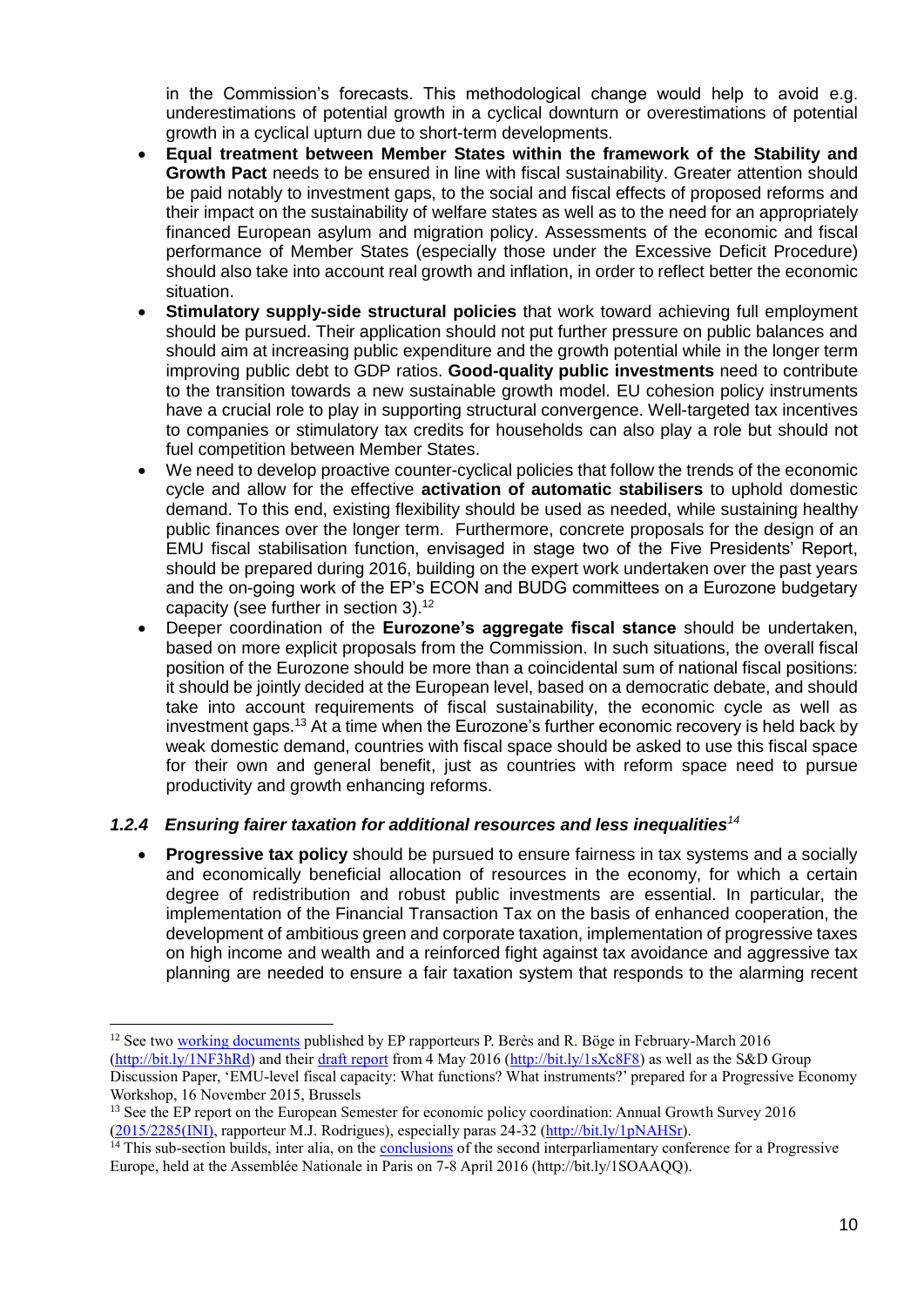rise in inequalities, provides a solid basis for social cohesion in the future and discourages harmful tax competition.

- More **convergence in tax policy** is also important in relation to building an EMU fiscal capacity, which needs to count on fair contributions from all participating Member States. The stronger is the ability of central fiscal instruments to protect against shocks and support structural convergence, the less need there is for national fiscal systems remaining as different as they are today. Full harmonisation is not on the cards (differentiated tax rates, for example, do play a role in promoting economic convergence), but a number of steps can and should be taken in order to reduce the space for a fiscal race to the bottom.
- In particular, a **Common Consolidated Corporate Tax Base** (CCCTB) should be put in place rapidly in order to prevent profit shifting by regulating transfer pricing. If no sufficient progress is achieved at Union level in this direction, enhanced cooperation could be used. Interested Member States should therefore start working together on a blueprint outlining how partial harmonisation of corporate profit taxation on the basis of enhanced cooperation could be achieved.
- Restoring social and fiscal justice<sup>15</sup> also requires **automatic exchange of tax-related information** among tax authorities to the greatest possible extent. Countering illicit tax flows such as cross-border tax rulings, patent box schemes and transfer pricing arrangements should be pursued without delay. The thresholds for enterprises and banks applicable in this respect should be harmonised.
- A **clear framework to discourage aggressive tax planning** and **close down tax havens** also needs to be formalised, based on a common European definition and a public blacklist of tax havens.
- It must be ensured that public **country-by-country reporting** by multinational enterprises delivers real transparency and discourages aggressive tax planning, notably by requiring that companies publish the requested data for all countries and not only for EU Member States.
- In the context of revising the **VAT directive**, steps leading to renewed divergence between national VAT systems should be avoided, as this would risk weakening the tax base.
- **Trust funds** must be adequately regulated in order to avoid that they lead to a form of fiscal evasion through credits or loans;
- A central public registry of all legal entities, trusts and foundations, and their ultimate beneficial ownership should be created. Bold steps should be taken in order to **reduce indirect ownership of securities** (through various intermediaries), which is often used to hide the identity of the real owner.
- Developing **stronger sanctions** for banks and legal entities that assist in tax fraud, money laundering and terrorist financing should be considered. These could include the temporary suspension or lifting of operating licences as well as the freezing of assets.

## *1.2.5 Developing a more balanced policy-making framework for the Eurozone*

- The Eurozone's economic policy coordination is mainly organised through an informal body - the Eurogroup. The Eurogroup focuses its discussion mainly on economic and fiscal policies, but does not assess the effects of economic policy on the social situation. This approach should be revisited as it has led to the promotion of an unbalanced policy mix which has contributed to a lack of investment in Europe and hit the weakest members of our societies hardest.
- It is essential to establish a stronger cooperation between the EPSCO and ECOFIN Council formations to ensure that social and employment concerns are given equal attention to economic and financial ones. Within the EMU, the role of the EPSCO should be clearly reinforced, notably with an EPSCO Eurogroup meeting, which would remain open to the

<sup>&</sup>lt;sup>15</sup> PES Presidency Declaration adopted 22/04/2016: 'Panama papers – [it is high time to close all loopholes'](https://d3n8a8pro7vhmx.cloudfront.net/partyofeuropeansocialists/pages/6465/attachments/original/1461342412/Adopted_PES_Presidency_Declaration_-_Panama_Papers_-_it_is_high_time_to_close_all_loopholes_(002).pdf?1461342412) (http://bit.ly/1r6K8h2).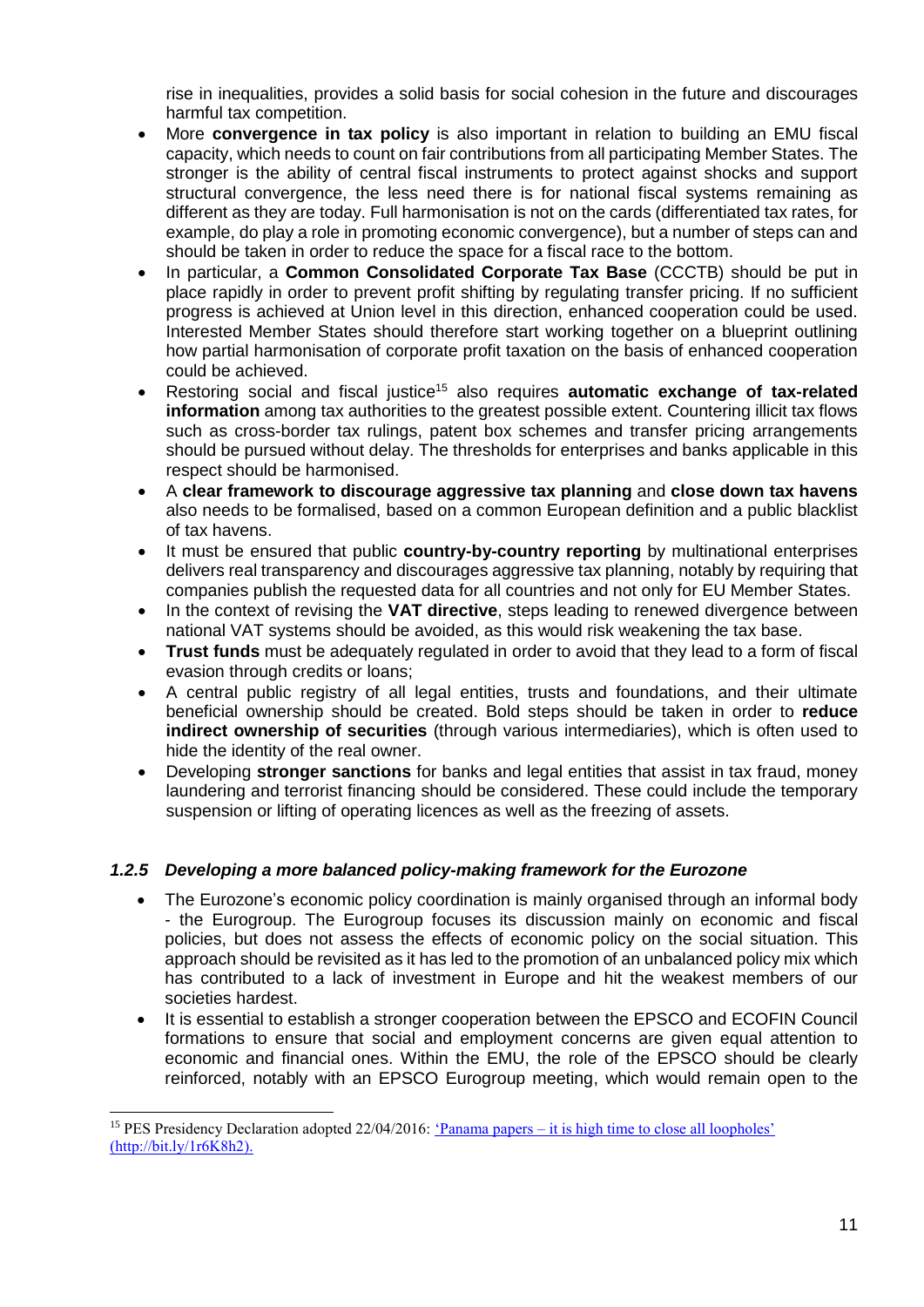participation of all EU Member States and would focus on policy coordination, to ensure that more attention is paid to social and employment policies in the European Semester and to prevent harmful cost-cutting and austerity measures.<sup>16</sup>

 The European Commission should be more involved in coordinating these informal Council bodies, alongside the respective Presidents. Greater accountability should be granted to the European Parliament.

## <span id="page-11-0"></span>**1.3 The creation of two new bodies in the first stage of EMU completion**

In October 2015, the Commission proposed the creation of two new bodies in order to strengthen EMU governance, namely **National Competitiveness Boards** and an advisory **European Fiscal Board.** In this proposal, they are meant, respectively, to stimulate the process of structural convergence in the first stage of EMU deepening, and to help coordinate and assess the euro area's aggregate fiscal stance. Although the proposal for the creation of these bodies is built on successful examples from some EU Member States, there are strong and legitimate concerns, also expressed by trade unions, regarding the possibility of their extension throughout the EMU.

Careful consideration must be given to using existing national structures in order not to unnecessarily create duplicated institutions. If created, the scope of their mandate, their proposed functioning as well as the added value of their establishment should be vigilantly assessed and recommendations drawn for improvement. Particularly in the case of the proposed competitiveness boards, strong concerns arise about possible interference with collective bargaining. Their reframing as 'committees for growth and employment', strongly based on social dialogue, would be appropriate. Their mandate must encompass strong social indicators, such as the employment and education targets of the Europe 2020 strategy, to provide for a balanced approach. The creation of these two new bodies should also be followed by the inclusion of qualitative indicators to provide a clearer assessment of the fiscal situation in Member States. Otherwise they risk contributing to a fiscal race to the bottom, more austerity, and social dumping.

#### Our objectives:

- $\rightarrow$  The national competitiveness boards should be transformed into 'committees for growth and employment', existing national structures should not be challenged nor duplicated with the creation of these new bodies. If created their mandate should be broad and take that into consideration current economic trends and intra-EMU imbalances. They should base their assessment on productivity factors rather than promoting price or wage competition. Their work should be strictly advisory and conciliatory, i.e. they should be used as a tool to build and strengthen social dialogue, in full respect of the autonomy of collective bargaining. They should also help to exchange best practices across Europe.
- $\rightarrow$  The advisory European Fiscal Board within the European Commission could also make proposals on how the composition of the Eurozone's aggregate fiscal stance could be improved and short- and long-term fiscal shocks dealt with. The process of setting up the board should enable strong democratic legitimacy.

#### Our proposals:

 $\overline{a}$ 

#### *1.3.1 The development of National Competitiveness Boards into Committees for Growth and Employment*

 The Committees should build on and reinforce existing structures of social dialogue. Preexisting national structures should be used wherever possible in order to avoid duplications and unnecessary bureaucratic burdens. They should fully respect collective bargaining and

<sup>&</sup>lt;sup>16</sup> The EPSCO Eurogroup should not deal with Single Market legislation and other matters directly affecting non-euro area Member States.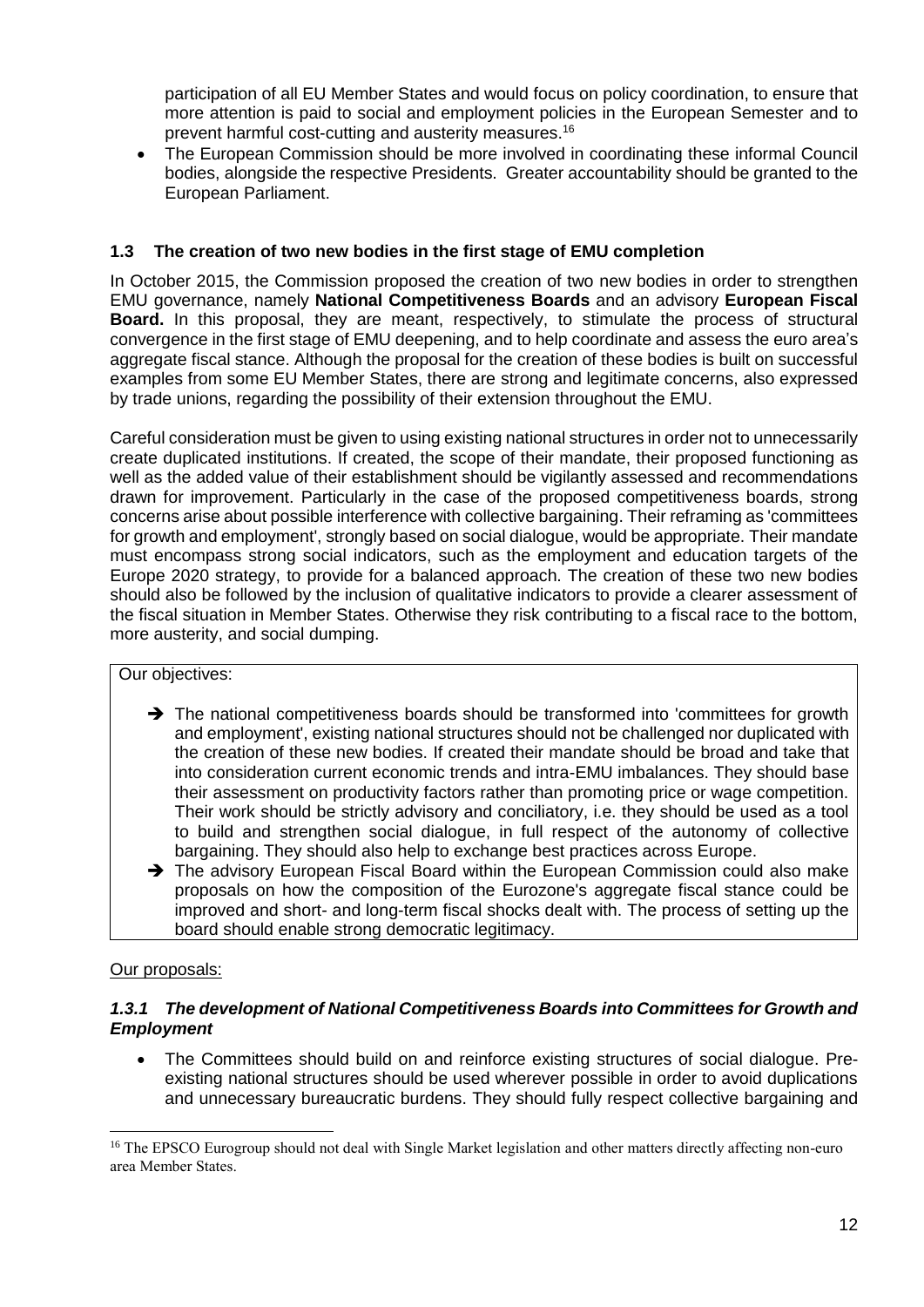promote the wellbeing of society, not short-term business interests. In order for the Committees to provide advice of added value they should cover a broad spectrum of qualitative and quantitative indicators and take into consideration economic as well as social targets impact when formulating their advice. Their functioning should be adapted to national circumstances and take into account the repartition of policy competencies within the country, involving local and regional authorities accordingly.

- The Committees establishment should not lead to wage competition that will fuel deflationary dynamics and economic slowdown. Their overarching aim should be to cross-examine the performance of Member States in relation to the **Europe 2020 targets**. Moreover, competitiveness should be assessed mainly from the viewpoint of increasing productivity rather than price or wage competition.
- The Committees should work in a coordinated way in order to identify ways to bring about **symmetrical adjustment** and strengthen intra-EMU convergence in terms of productivity, wages and prices. The existing Macroeconomic dialogue at political and technical level could also be reinvigorated and used in this respect.

## *1.3.2 The establishment of an advisory European Fiscal Board*

- The Board should be established as an advisory body within the European Commission providing ex-ante fiscal policy evaluation, in order to strengthen the precision and objectiveness on fiscal decision making. It should deepen the understanding and foster greater discussion on the aggregate fiscal stance of the euro area, especially when monetary policy is at its limits. This approach is particularly necessary for assessing the impact of the EMU fiscal framework on the Eurozone's domestic demand and financial resources, for identifying investment gaps, for improved coordination of tax policies and for establishing the correct policy mix to bridge social and economic inequalities.
- The Board should be given a broad mandate to assess and signal for future shocks that could affect the Union's and Eurozone's aggregate fiscal stance or macroeconomic stability, and to propose ways to deal with them better. Global economic and financial performance should be taken into consideration in order to best prepare a collective policy response.

## <span id="page-12-0"></span>2. **Political union: Strengthening democracy in European economic governance**

European efforts to achieve social, fiscal and economic coordination can only be considered credible if such integration provides for full democratic accountability and legitimacy. To restore the confidence of our citizens in the European Union, democratic legitimacy and accountability must be ensured for European as well as national decisions with regard to economic, financial and social policies. More common decision-making will be necessary in a deepened EMU equipped with new instruments. To ensure adequate democratic legitimacy and oversight, three principles should be observed:

- No taxation without representation and no representation without taxation. Decision-making powers over joint resources in the euro area and financial responsibility need to go hand in hand.
- Euro area governance decisions and resources must be joint, not just shared. Real transfer of resources to the level of the euro area must go hand in hand with a real transfer of sovereignty based on proper democratic legitimacy.
- Responsibility and solidarity need to go irrevocably hand in hand. Euro area solidarity requires robust safeguards against bankrolling irresponsible behaviour at national or regional level.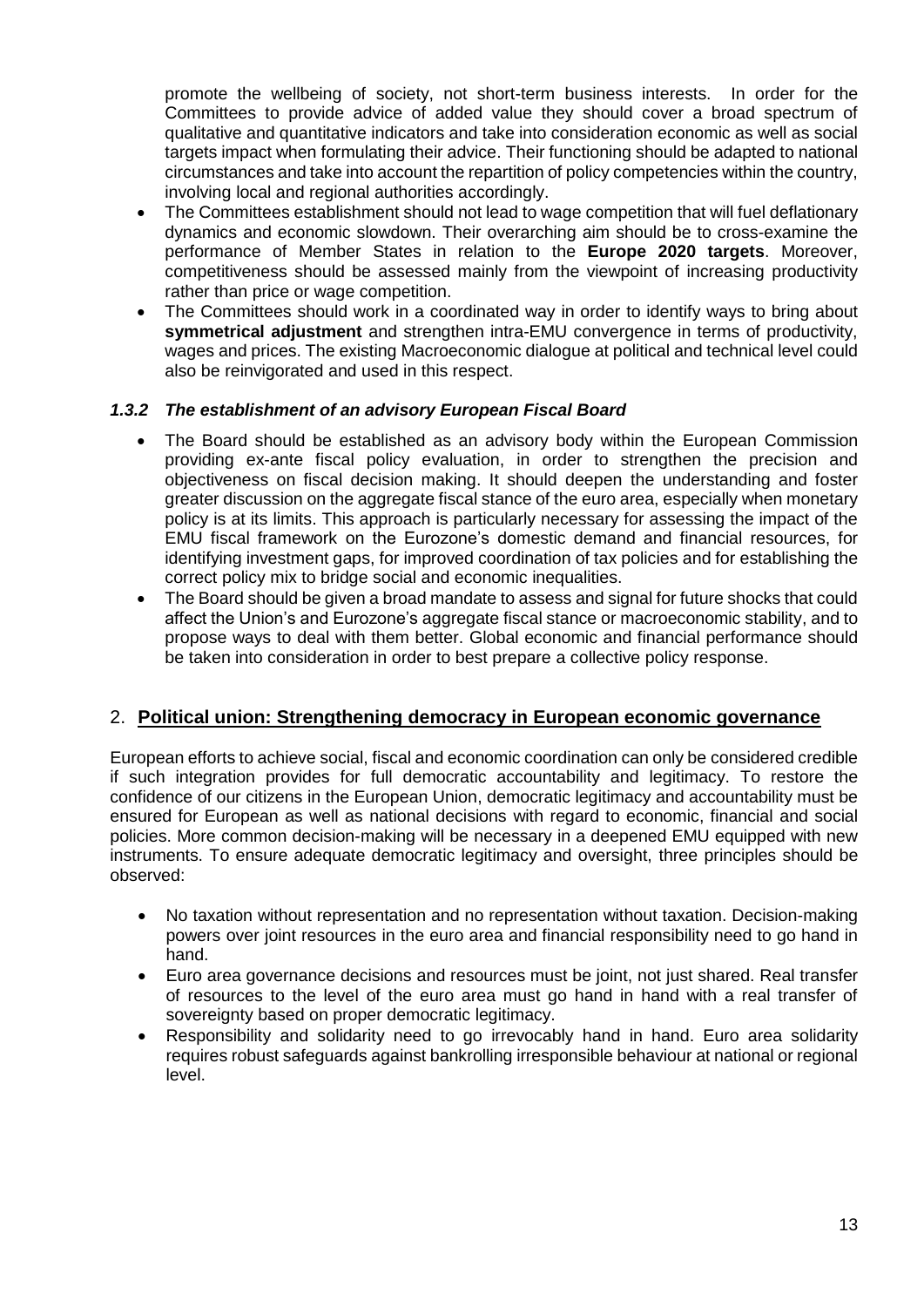Our objectives:

- $\rightarrow$  Deepening of EMU and development of a Eurozone fiscal capacity must be done in a way ensuring democratic legitimacy and accountability.
- → National Parliaments should thoroughly discuss the Commission's Country Reports and vote on National Reform Programmes.
- $\rightarrow$  The European Parliament as the only directly elected European institution must codecide the shaping of the European Semester in order to ensure greater democratic accountability and legitimacy in European policy making
- $\rightarrow$  The process of appointing external representation of the euro area to international fora should focus on ensuring transparency and accountability.

#### Our proposals:

#### <span id="page-13-0"></span>**2.1 Strengthening national relevance and ownership – promoting discussion and decision at national level**

- To reinforce Member States' ownership of the European Semester and to comply with the subsidiarity principle, European policies must respect national competences and the repartition of policy competencies within the country. In particular, the role of the national parliaments must be reinforced to ensure transparency. It is a basic democratic requirement that national governments are kept accountable, and it is the role of national parliaments to do so.
- National parliaments should therefore discuss in detail and adopt **National Reform Programmes** and **Stability and Convergence Programmes**. The Commission's Country Reports should also be thoroughly assessed, in partnership with local and regional authorities and social partners.
- Furthermore, the procedures for a better coordination of the European Parliament and the National Parliaments in the framework of the European Semester should be improved, building on the European interparliamentary week and Article 13 TSCG conferences.

#### <span id="page-13-1"></span>**2.2 Ensuring greater democratic legitimacy at the European level – the role of the European Parliament**

- To achieve greater democratic accountability it is essential that the European institutions stand on an equal footing in the decision making process, notably with a strengthened role of the European Parliament as the only directly elected European body.
- The European Parliament needs to be directly involved, via the co-decision procedure, in the shaping of the policy recommendations of the Annual Growth Survey and of the recommendation on the economic policy of the euro area. The multiannual Broad Economic Policy Guidelines and Employment Guidelines should be strengthened through a 'convergence code', which can be more detailed for euro area Member States and which should likewise be co-decided by the Council and the Parliament (see further in section 3). The EP should also discuss the **Country-Specific Recommendations** prior to their approval and adoption by the Council.
- The European Parliament is also the **parliament of the euro** and represents the default option for ensuring democratic oversight at the European level of the future Eurozone fiscal capacity.
- To strengthen the European Parliament's role as suggested, a Treaty change is needed. This might not happen in the near future. For greater democratic legitimacy in European policy making to be achieved in the short term, an inter-institutional agreement should be therefore negotiated as a basis for the Parliament's strengthened mandate.

#### <span id="page-13-2"></span>**2.3 The external representation of the Euro area – opportunities and challenges**

 The external representation of the Euro area in international fora such as the IMF deserves careful consideration.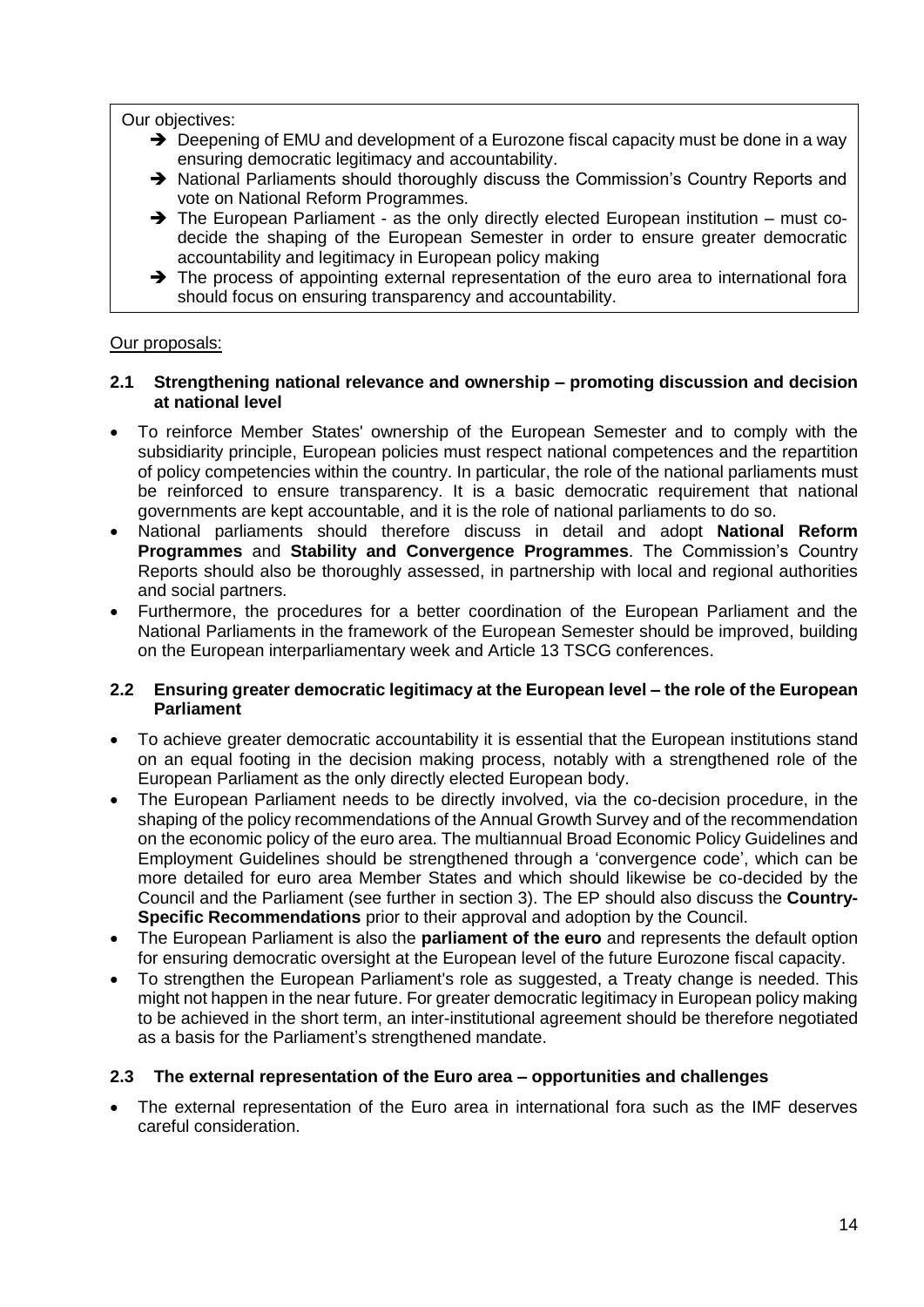- The Commission suggests that the future President of the Eurogroup should be representing the euro area to the IMF, the aim being to enhance the singular role and weight of the euro area in the global economy.
- Although the argument is sound and the euro area should start coordinating with the aim of reaching common positions on international subjects, the role and mandate of the representative should be carefully drafted to ensure proper democratic accountability. The influence that the European Commission and the European Parliament will enjoy should be clearly defined.
- Consideration should be given to proposals for creating a **Euro area Finance Minister**<sup>17</sup> that would be simultaneously a member of the European Commission and the President of the Eurogroup. Accordingly, she/he would be appointed by the European Council on the proposal by the President of the European Commission and would be accountable to the European Parliament. His/her role would be to supervise the performance of the euro area and to help manage shocks that threaten to destabilise it.

# <span id="page-14-0"></span>3. **Eurozone fiscal capacity: Preparing stage 2 of EMU completion**

**The EU budget** plays a crucial role in promoting cohesion in the Single Market and upward structural convergence among the 28 Member States, as well as financing projects of common interest and delivering European public goods. By helping to reduce disparities in productivity and employment levels, instruments such as EU Structural and Investment Funds and the Youth Employment Initiative play an important role for the longer-term stability of the euro area and pave way for its further enlargement in the future. The European Fund for Strategic Investments (EFSI) aims to reduce the investment gap in the EU28 by leveraging financing from the EIB Group and private investors. Given Europe's present context of a serious shortage of investments, all these instruments **must be maintained and strengthened**.

Moreover, the EU is facing a multitude of **new challenges not foreseen when the Multiannual Financial Framework for 2014-20 was being agreed**, notably the need to develop a real European border, ensure adequate humanitarian assistance to asylum-seekers in Europe and its neighbourhood and strengthen external relations instruments. These European public goods are relevant and needed beyond the realms of the Euro area and the Schengen system and the policies and instruments in question must therefore be open to all EU Member States. To respond to these new challenges effectively, the EU budget should be strengthened in the context of the mid-term revision of the MFF 2014-20 through an **upward revision of the MFF ceilings** and extension of the flexibility provisions of the MFF. Simply put, effective European solutions require an adequate European budget. The additional contributions to and drawdowns from the EU budget implied by such reinforcement should also reflect the Member States' contribution to European solutions to the newly arisen challenges, e.g. in terms of border protection responsibilities or relocation of asylumseekers.

However, as the Eurozone crisis has demonstrated, Member States sharing the euro face a number of **specific constraints on their economic and fiscal policies**, such as the absence of the exchange rate adjustment channel; lack of control over the single monetary policy (which creates endogenous pressures by impacting different countries differently); stricter and more enforceable fiscal rules; the risk of self-fulfilling dynamics regarding capital flows and the conditions for public and private investment; as well as stricter conditions for public and private debt management. Moreover, the present crisis has painfully revealed significant structural divergence within the Eurozone that was building up before the crisis and was aggravated by the crisis itself. It has also become apparent that economic adjustment within our incomplete EMU excessively relies on internal devaluation rather than symmetric adjustment, undermining political support to the European Union.

<sup>&</sup>lt;sup>17</sup> ["What would a European finance minister do? A proposal"](http://www.institutdelors.eu/media/ministrefinanceeuropeenjdi-ben.pdf?pdf=ok) by Henrik Enderlein and Jörg Haas, October 2015 [\(http://bit.ly/1Z8a4DW\)](http://bit.ly/1Z8a4DW).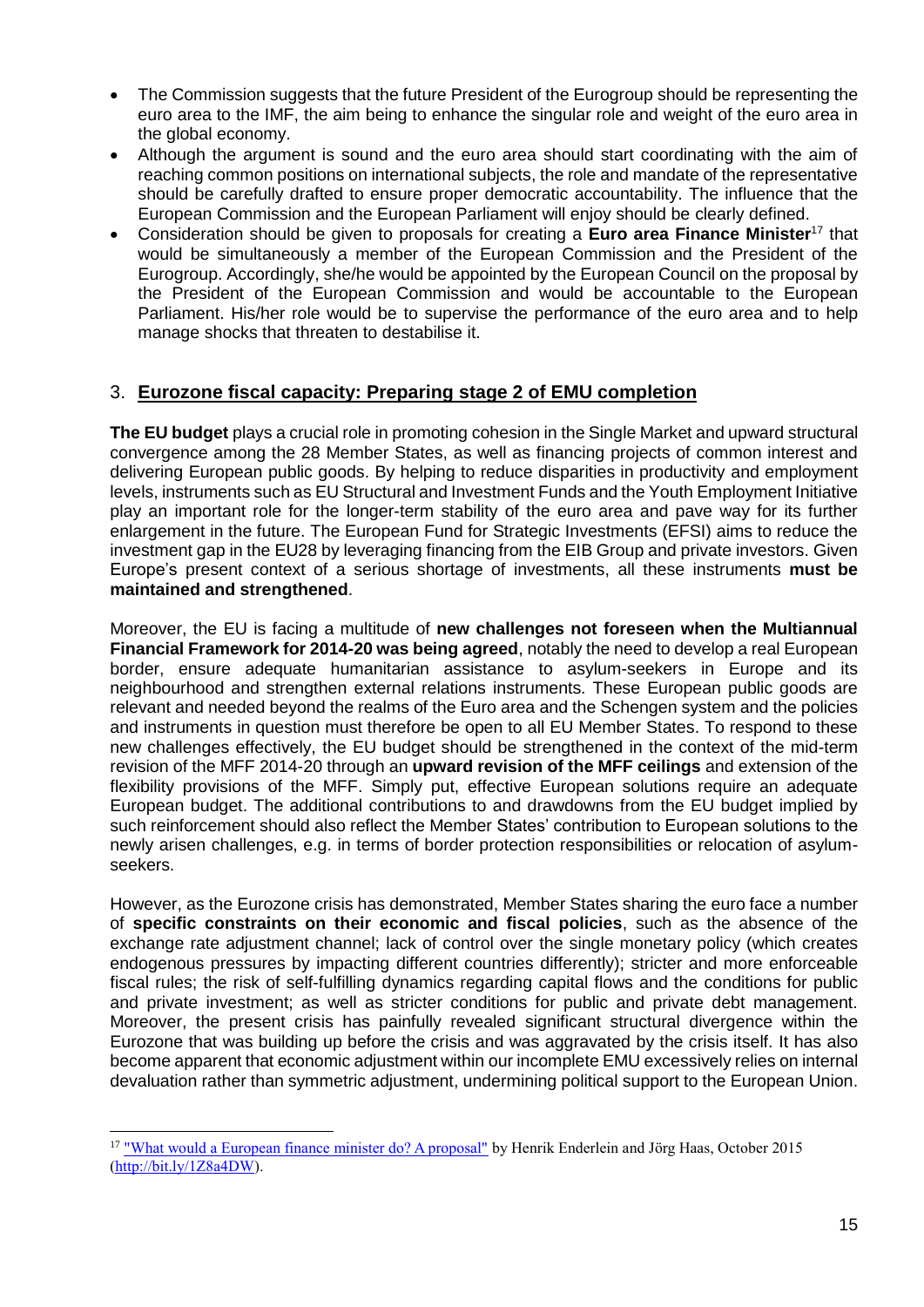The EU budget as such is not the instrument to answer to these challenges, related specifically to the functioning of the Eurozone.

In order to ensure sustainability and good economic performance, all mature monetary unions count on instruments enabling to deal with symmetric and asymmetric shocks, as well as on an important level of structural convergence which can partly come about through the operation of market forces and factor mobility, but also requires targeted reforms and investments. The resilience of the EMU and its future economic performance would be greatly improved with the creation of a **Eurozone fiscal capacity** helping to tackle both symmetric and asymmetric shocks and supporting balanced growth, high employment and social progress based on renewed convergence, fiscal responsibility, and future-oriented investment.<sup>18</sup>

The EMU fiscal capacity could fulfil several functions: It could act as a permanent **counter-cyclical** fiscal instrument, activated when a Member State or the Eurozone as a whole enters a cyclical downturn to support national automatic stabilisers and reduce the impact of the economic shock. It would therefore provide for **stabilisation** of the whole EMU against symmetric shocks as well as **insuring** individual members for the event of particularly severe asymmetric downturns. As such, it would enable the EMU to adjust to future economic shocks in a more growth-friendly way than in recent years. Moreover, the Eurozone fiscal capacity could provide **support for reforms and investments necessary for restoring structural convergence** in the EMU. Finally, the longenvisaged backstop for the banking union's Single Resolution Fund (see section 4) can also be considered a form of fiscal capacity. The EMU fiscal capacity could consist of several instruments, as detailed below. Most of them could be implemented by **extending and adapting the mandate of the existing European Stability Mechanism** (ESM).

The Eurozone fiscal capacity needs to be based on a democratically legitimate and effective governance structure at the euro area level that is able to decide swiftly in times of crisis while robustly addressing problems of moral hazard in order to assure its sustainability. Its development should also go hand in hand with strong measures against tax avoidance and steps towards greater tax convergence.

Participation in the Eurozone fiscal capacity would be obligatory for all Eurozone Member States and optional for other Member States with a commitment to adopt the euro in the future. A reinforcement of the EU budget in the context of the MFF 2014-20 mid-term review and revision would concern all Member States.

#### Our objectives:

 $\overline{a}$ 

- **→** Creating a **Eurozone fiscal capacity** for immediate reaction to economic shocks, focused on reducing cyclical unemployment and strengthening real economic convergence by upholding domestic demand and maintaining healthy investment levels. The mandate of the ESM should be extended and adapted for this purpose and adequate democratic accountability ensured.
- **→** Increasing the ceilings and use of flexibility of the MFF 2014-20 in order for the EU to be able to deal effectively with new challenges in the field of migration, border control and security as well as reinforcing community instruments such as the Youth Employment Initiative, Horizon 2020 and the Connecting Europe Facility.

Some of the instruments constituting the Eurozone fiscal capacity would function as **rules-based insurance schemes** with little discretionary management, while others would require **common decision-making** to a greater extent. The fiscal capacity should be sufficiently strong not only to insure individual members against particularly severe downturns, but also to help the Eurozone as

<sup>&</sup>lt;sup>18</sup> The rationale and options for a Eurozone budgetary capacity are being intensively discussed in the European Parliament, notably in the context of the Berès-Böge report.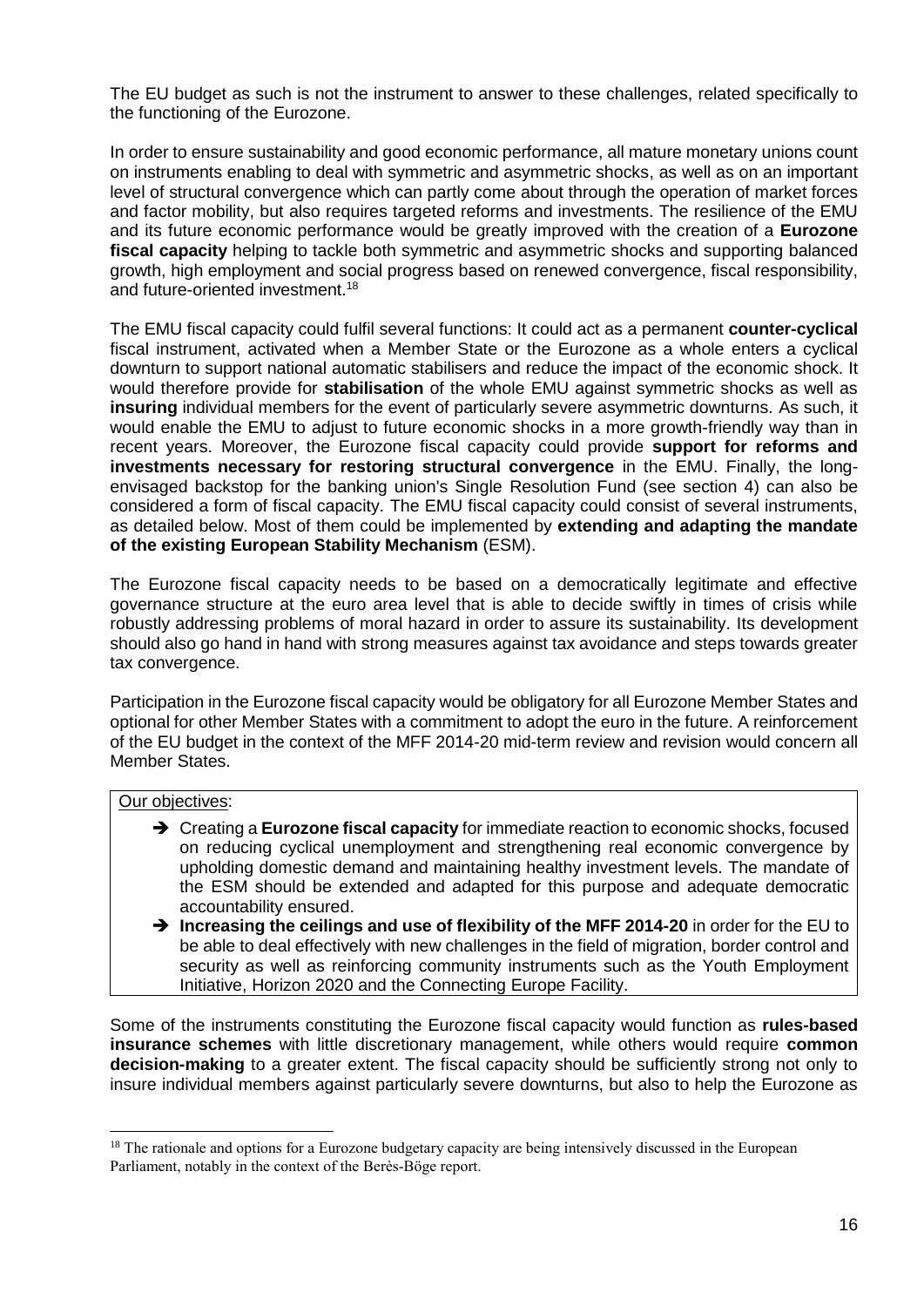a whole to recover. The activation of the fiscal capacity would be subject to a set of regulated provisions, including requirements for national fiscal discipline.

At this stage, we are aiming to clarify and build consensus on the **purposes and functions** of the Eurozone fiscal capacity and on which instruments should be pursued as a matter of greatest priority. Questions of their size, precise legal forms and decision-making mechanisms will need to be addressed in the next step. The Commission and the expert group envisaged in the Five Presidents' Report are expected to develop detailed technical proposals in this regard. Our point of departure is that the **Community framework should be used to the maximum possible extent** (the ESM being integrated into the Community framework, new instruments decided through the ordinary legislative procedure, overseen by the European Commission, Parliament and Court of Auditors).

The Eurozone fiscal capacity should **rely as much as possible on own resources, which will enable to develop the role of the ESM**. Work is on-going on options for genuine own resources for the EU budget, some of which could potentially be used also for the Eurozone fiscal capacity. Should own resources be insufficient, national contributions would be drawn upon, as with the existing EU budget. Countries engaged in enhanced cooperation on own resources would then have their national contributions correspondingly reduced. Differences in geometry regarding own resources would therefore not necessarily undermine the fiscal capacity: countries not participating in certain own resources should transitionally provide larger national contributions.

#### Our proposals:

Three main types of instruments should be envisaged within the Eurozone fiscal capacity:

#### <span id="page-16-0"></span>**3.1. Structural convergence**

- The first instrument should promote renewed structural convergence<sup>19</sup> in the Eurozone after the long economic crisis. While economic policy coordination has been strengthened through the European Semester, its impact is reduced by the lack of financial instruments that could adequately support the **implementation of the Integrated Guidelines and relevant country-specific recommendations**. <sup>20</sup> Just like the EU Cohesion Fund was created in early 1990s, at the launch of EMU, as a tool supporting Member States (not regions) in stepping up real economic convergence prior to euro adoption, a new instrument supporting structural soundness within the Eurozone would help to reduce the vulnerability arising from the Eurozone's current core-periphery divide. While full convergence in productivity and income levels probably cannot be achieved, it is paramount for the Eurozone's longer-term stability to reverse the process of structural divergence in favour of a gradual process of renewed convergence.
- This 'convergence instrument' should support national debt issuance at good conditions and/or provide targeted grant support where necessary. As such, it should provide **incentives and support for progressive structural reforms based on a 5-year 'convergence code'**, enabling **better implementation of country-specific recommendations** that require structural reforms and investments.

<sup>&</sup>lt;sup>19</sup> The process of divergence between Member States triggered by the recent Eurozone crisis threatens to remain a source of instability for the long term. This divergence is to some extent mitigated by existing tools of the EU budget (notably cohesion policy), which are however meant to serve the Single Market and whose allocations are determined predominantly on a regional basis.

<sup>&</sup>lt;sup>20</sup> The link between the European Semester and European Structural and Investment Funds has been strengthened in the MFF 2014-20: the 7-year operational programmes must reflect relevant country-specific recommendations. However, the ESI Funds are designed to support economic, social and territorial cohesion by addressing also many other thematic objectives, not always covered in CSRs (e.g. business development, innovation, environmental infrastructure, social inclusion) and it would be counterproductive from the viewpoint of long-term convergence and investment planning to concentrate them only on areas highlighted in CSRs (which may also change from one year to another).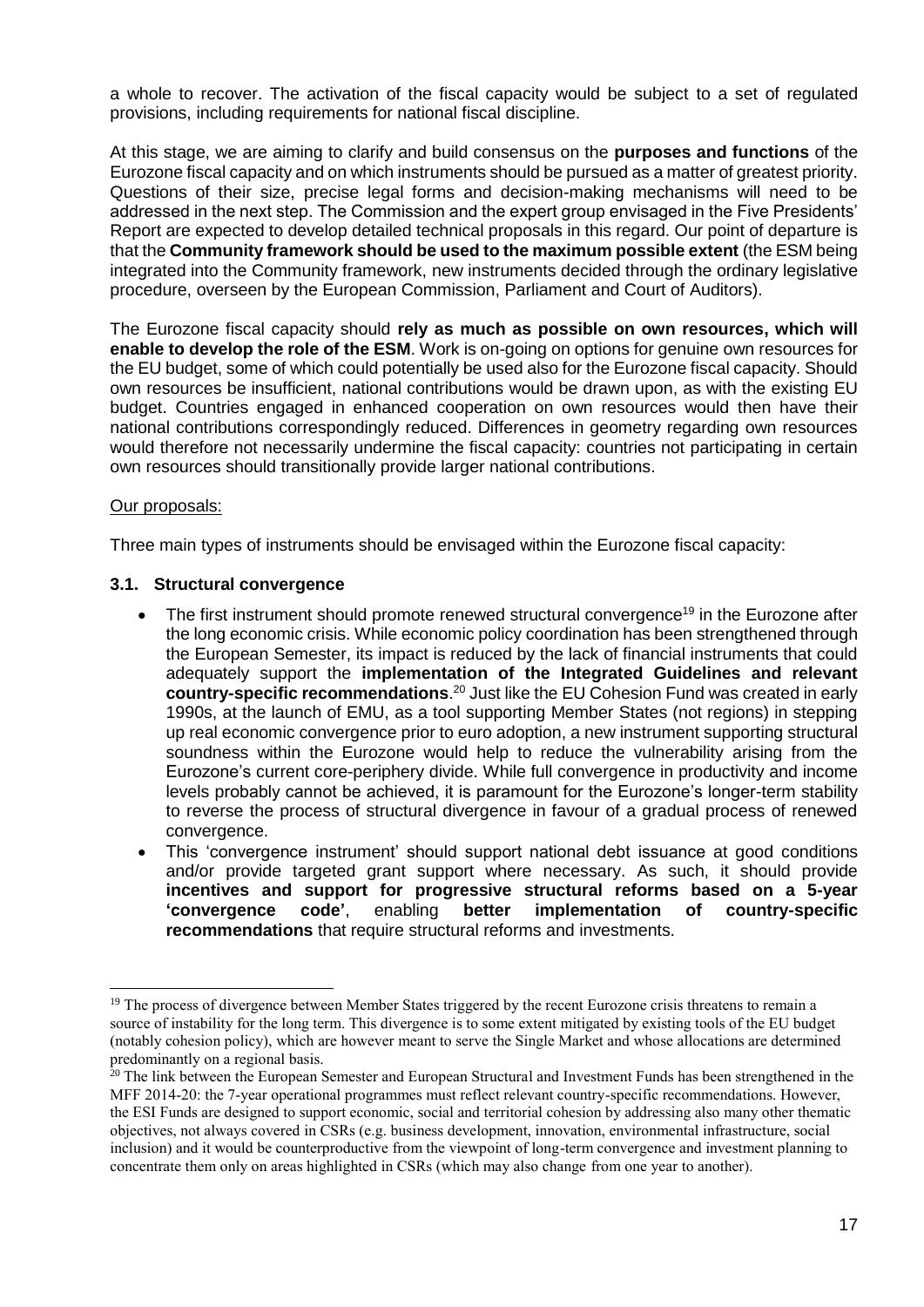The **convergence code**, adopted through co-decision, would build on and strengthen the existing Integrated Guidelines and set out key convergence targets, for example in terms of taxation and investment. It should respect national competences and be simple enough to enable strong national ownership. Meaningful **conditionality** would be ensured as the reforms and investments supported by the 'convergence instrument' would need to contribute directly to the fulfilment of the 'convergence code' and country-specific recommendations. Three areas of such conditionality could be sustainable growth, convergence in taxation and social standards. Conditionality attached to the convergence code would therefore be of a progressive nature, strengthening competitiveness through the high road of greater productivity, reduced inequalities, sustainable welfare systems and increased resource efficiency.

## <span id="page-17-0"></span>**3.2 Addressing symmetric shocks**

 $\overline{a}$ 

 The second instrument should enable the Eurozone to address large symmetric shocks, complementing monetary policy. Through this tool, the fiscal capacity would facilitate public investment, which should enjoy favourable treatment in the context of the Stability and Growth Pact. The instrument would provide countercyclical 'stabilisation across time' and help to accelerate economic recovery in the Eurozone as a whole.

## <span id="page-17-1"></span>**3.3 Coping with asymmetric shocks through a European unemployment insurance scheme**

- Cyclical shocks with asymmetric impact across the Eurozone could be mitigated through a European unemployment insurance scheme, acting as a **Eurozone-level automatic stabilizer**, providing temporary and conditional support for countries going through a cyclical economic downturn. As such, the scheme would help to avoid harmful pro-cyclical austerity by maintaining fiscal space needed for the implementation of longer-term reforms and investments.
- A common complementary unemployment insurance scheme would serve as a temporary fall-back mechanism helping Eurozone countries to ensure protection of short-term unemployed people and uphold aggregate demand in times of cyclical downturn. A **major increase in the short-term unemployment rate** would trigger the disbursement of finances for unemployment benefit expenditure, on the basis of harmonised relevant provisions, including conditionality and minimum standards of social protection, labour activation, and national schemes for maintaining employment.<sup>21</sup> The applicable conditionality would be proportionate to the intensity of risk-sharing and could be reduced e.g. in case of a reinsurance scheme supporting national schemes only in cases of major shocks.
- In any case, the European unemployment insurance scheme would **complement and support, but not replace, existing national schemes**. Its design could also be adapted to cover schemes providing allowances where unemployment is prevented through temporarily reduced working hours, combined with training, such as 'Kurzarbeit' or 'chômage technique'. Such schemes should be developed through social dialogue and help to maintain quality employment even in times of downturn and lack of work.
- Additionally, an alternative option could be the creation of a **macro-insurance scheme** that would serve the purpose of stabilisation by facilitating national debt issuance and enabling Member State(s) in question to maintain a healthy rate of investment. This scheme would lead to reduced borrowing costs, providing a short term boost to public investment, including in social infrastructure and/or provision of essential public goods, such as education and health. This scheme would require collective decision making, but its activation should be rapid, based on clear macroeconomic criteria and pre-defined rules and conditions relating to the eligibility of expenditure.

<sup>&</sup>lt;sup>21</sup> For further details and references see e.g. "Shared unemployment insurance: helping refocus the Eurozone on [convergence and cohesion"](http://www.primeeconomics.org/articles/shared-unemployment-insurance-helping-refocus-the-eurozone-on-convergence-and-cohesionhttp:/www.primeeconomics.org/articles/shared-unemployment-insurance-helping-refocus-the-eurozone-on-convergence-and-cohesion) by László Andor, November 2015 [\(http://bit.ly/20QlQ6K\)](http://bit.ly/20QlQ6K).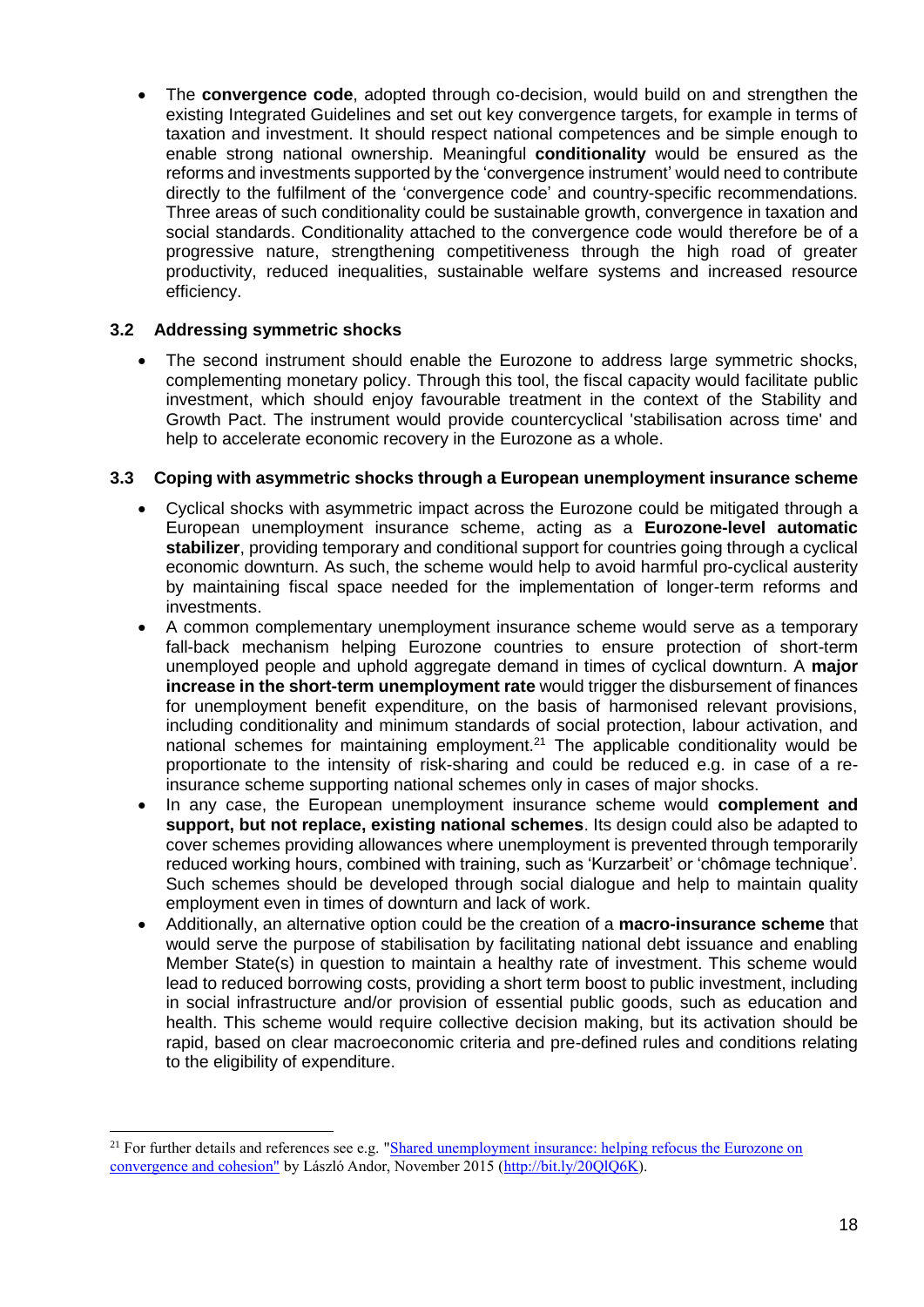## <span id="page-18-0"></span>**3.4 The functioning of the Eurozone fiscal capacity**

The 'convergence instrument' and the instrument for addressing symmetric shocks could be delivered by extending and adapting the mandate of the existing European Stability Mechanism. This intergovernmental organisation with over  $\epsilon$  700 billion of authorised capital stock today primarily fulfils the role of providing emergency financial assistance to Eurozone Member States when necessary. Clearly, **the ESM needs to be integrated into the Community framework** and closer democratic scrutiny of its activities at the European level needs to be ensured – as proposed by the Five Presidents' Report. With an enhanced governance in place, the institution could take on **additional functions** in the context of Eurozone's fiscal capacity on the basis of proper revenues.

In this way, the ESM could evolve into a 'European Monetary Fund' or even a 'Eurozone treasury', helping to safeguard the stability of the common currency and ensure a healthy level of investment throughout the cycle. The ESM as an operator of part of the Eurozone fiscal capacity would **create an enabling environment for steady public investment**, and thus help to stabilise economic activity. The institution would strengthen the common currency and help to give Member States the necessary fiscal breathing space without involving lasting fiscal transfers.

The necessary legal changes could be implemented by **adapting the current ESM Treaty** and its operating rules (based already on the Community framework and the co-decision procedure).

A European unemployment insurance scheme probably should not be implemented through the ESM or a 'Eurozone treasury' but rather as a **specific instrument within the EU budget** (drawing on assigned revenue, outside MFF ceilings, serving participating countries only) **or as a selfstanding insurance or re-insurance scheme**. Besides contributing to recovery from asymmetric shocks, it would also have the advantage of providing tangible support to people affected by cyclical downturns, creating a direct contact between Europe and citizens. Moreover, it could be implemented without Treaty changes.<sup>22</sup>

## <span id="page-18-1"></span>**3.5 Debt reduction strategy**

- In 2017, the process should be launched to integrate the Treaty on Stability, Coordination and Governance in to the EU Treaties' framework. In this context, we should bring back to the EU's political agenda the question of feasibility of pursuing certain fiscal targets, in particular the **current benchmarks tied to debt reduction**. It should be stressed that a key requirement for debt sustainability is higher GDP growth, based on healthy investment and domestic demand and accompanied by inflation closer to the ECB target of price stability, which would help to accelerate the deleveraging process.
- In parallel, we should revisit options for partial pooling and **redemption or re-profiling of sovereign debt in the Eurozone**, which would help to strengthen incentives while bringing down overall re-financing costs, thus enabling to bring down governments' debt/GDP ratios faster. The ESM could offer an institutional framework to that effect. These debt redemption operations would need to be based on a well-defined sovereign debt re-profiling procedure, whose existence would also help to strengthen market discipline of individual Member States. Such a procedure could have destabilising effects if introduced on its own, but it could strengthen the Eurozone if carefully designed and supported by sufficiently robust and growth-friendly European instruments.

<sup>&</sup>lt;sup>22</sup> For details, see the paper ["European unemployment insurance scheme"](http://sep.luiss.it/sites/sep.luiss.it/files/PAdoan%20note_unemployment_insurance_2015_5OCT.pdf) by the Ministry of Finance of Italy, October 2015 [\(http://bit.ly/1X82H2n\)](http://bit.ly/1X82H2n). The legal solution proposed there involves Articles 136 and/or 175 TFEU as possible legal bases. The same legal bases could also be used to establish the 'convergence instrument' (with assigned revenue drawn only from participating Member States) should it be decided that this is a more feasible option in the short term than extending and adapting the ESM's mandate.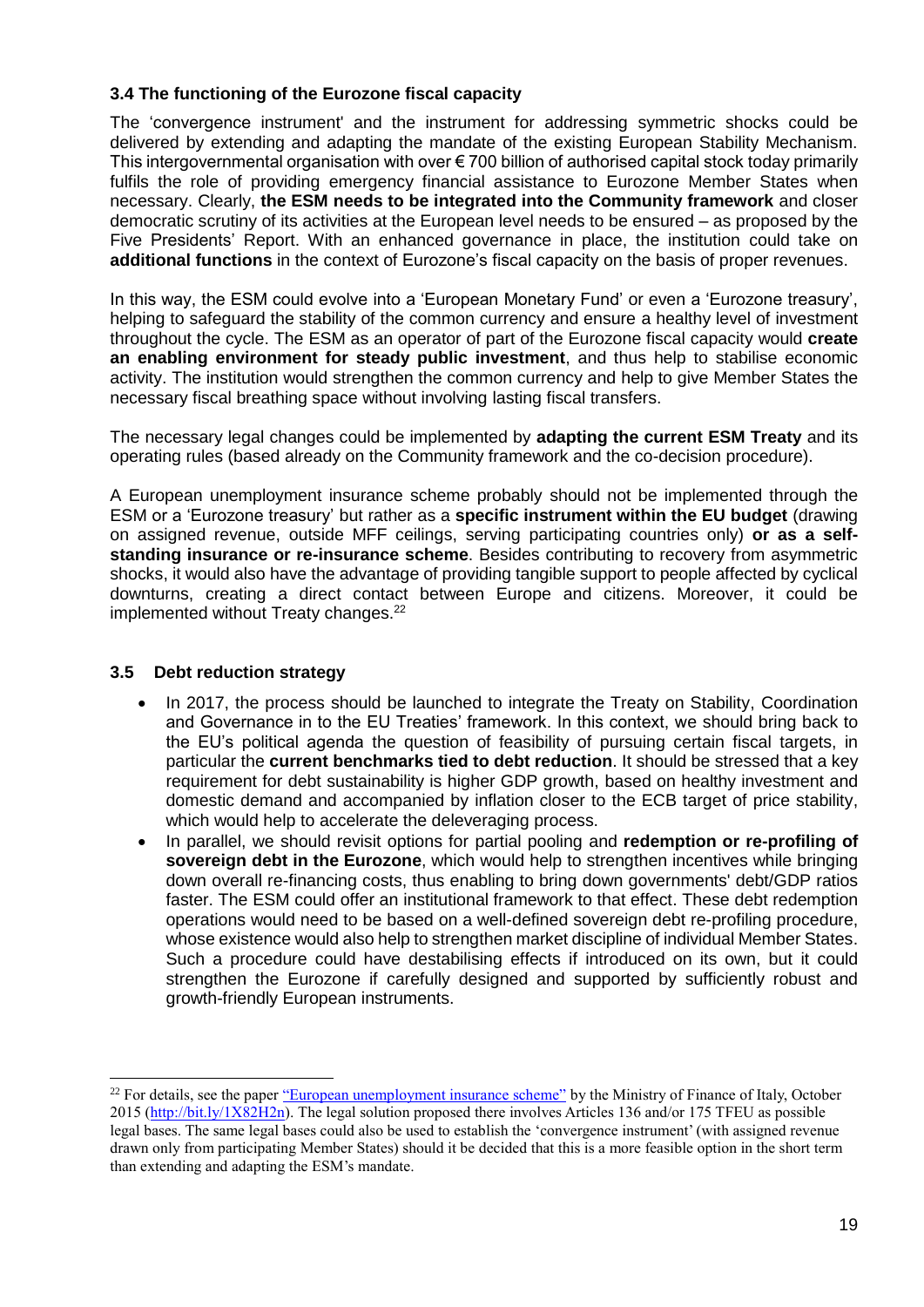# <span id="page-19-0"></span>4. **Completing the Banking Union – towards effective financial risk reduction**

The Banking Union is where most progress in strengthening the EMU has been achieved so far. It sets out a framework which aims at ensuring that the costs of banks' failure or restructuring are covered by the banking sector itself. This approach is of great political significance, and our political family has been condemning the use of public funds, i.e. taxpayers' contributions, for the rescue of banks.

Over recent years, banking regulation and supervision has been strengthened, which is an achievement we need to protect. Moreover, with the entry into force of the 'bail-in' mechanism, shareholders and creditors are much more responsible for covering the cost for saving banks. However, the banking market in Europe remains fragmented as banks in 'peripheral' countries are perceived to be more risky.

#### Our objectives:

Cut the vicious link between banks and sovereigns, ensuring resilience of the financial sector and effective protection of taxpayers' money from future financial shocks, and making the financial sector serve the real economy by:

- **Implementing the outstanding legislative acts** related to banking union.
- Agreeing on the creation of a **common backstop to the Single Resolution Mechanism**, beyond national credit lines.
- → Developing a common and coordinated **European Deposit Insurance Scheme** enabling to reduce financial fragmentation and protect deposits across Europe more effectively through risk-sharing accompanied by further risk-reduction.
- **→** Creating a well-regulated **Capital Markets Union** to match better Europe's savings with its investment potential, notably by promoting innovative financing mechanisms such as crowdfunding, while avoiding repetition of mistakes in areas such as securitisation.
- Strengthening **financial regulation** to address the too-big-to-fail problem.

The responsibility for supervision and authority for resolution of larger banks has been shifted to the European level, but deposit protection remains dependent on national resources. Moreover, due to their slow post-crisis healing, banks do not fully transmit monetary policy impulses to companies and households. Overall, a lot more therefore remains to be done to ensure that the financial system starts serving the real economy, that citizens' insured deposits are effectively safeguarded from potential financial shocks in all euro area countries, and that the vicious link between public debt and bank failure is broken once and for all.

As with the Single Supervisory Mechanism and Single Resolution Mechanism, the remaining instruments of the banking union should also be obligatory for Euro area Member States, with a possibility for others to opt in. On the other hand, financial regulation covers all Member States in the context of the Single Market and the Capital Markets Union is likewise a project involving the whole EU.

#### Our proposals:

#### <span id="page-19-1"></span>**4.1 Breaking the vicious link between states and banks – the creation of a fiscal backstop to the banking union**

 The implementation of the **Single Resolution Mechanism** (SRM) and the capitalisation of the **Single Resolution Fund** (SRF) must continue to assure the proper bail in of creditors of ailing banks and to stabilize the financial sector where this bail-in proves insufficient. However, judging from economic history, the foreseen financial capacity of the SRF could prove insufficient in future financial crises. Therefore, a **euro area fiscal backstop** is needed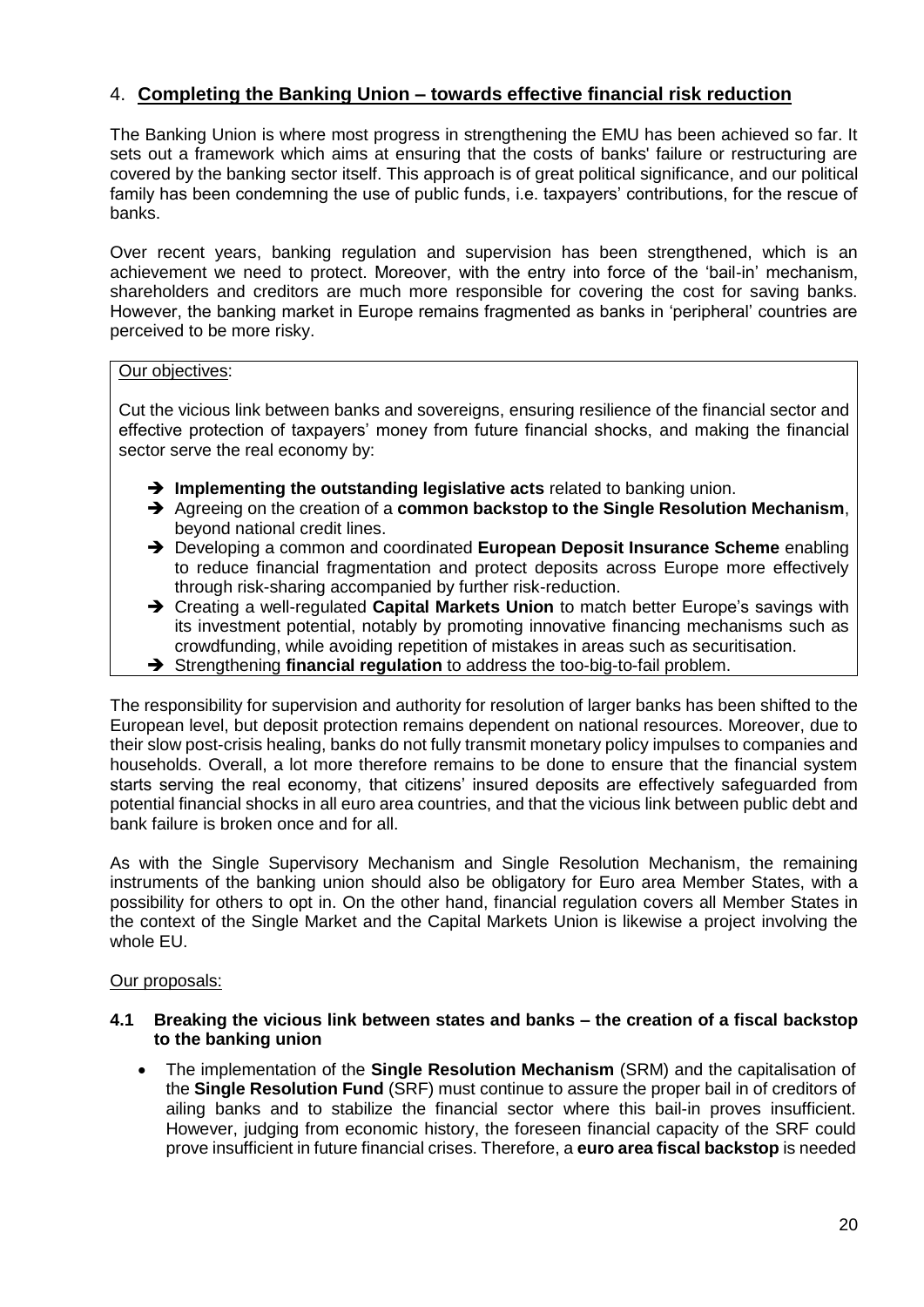for the resilience of the Banking Union and reliably to address the sovereign-bank nexus. Assigning the **European Stability Mechanism** (ESM) with the responsibility to serve as a backstop to the Single Resolution Fund would render the Banking Union more stable and resilient to financial shocks. This evolution of the ESM should go hand in hand with increasing its democratic accountability.

- Moreover, regulation **separating risky investment banking from retail banking activities**, drawing on the work done by the Liikanen group, must be achieved. Such a separation would strengthen the regulatory framework for protecting depositors and address the problem of too-big-to-fail.
- The implementation of the **Financial Transactions Tax**, initially based on enhanced cooperation, remains a key priority of our political family to restore fairness, promote financial stability, stimulate long-term investments and discourage financial speculation and excessive risk-taking. Revenue from the FTT could reinforce the relevant budgets and serve as an instrument of convergence and cohesion.

## <span id="page-20-0"></span>**4.2 Safeguarding deposits**

 $\overline{a}$ 

- The development and implementation of a **European Deposit Insurance Scheme** needs to be pursued based on the Commission's recent legislative proposal. The existing Deposit Guarantee Scheme is still vulnerable to financial shocks as it relies purely on a national fiscal backstop, thereby constituting another element of the sovereign-bank nexus that needs to be tackled. The safeguarding of citizens' deposits is pivotal for regaining stability and restoring a level playing field in the financial sector, for preventing bank runs and for recultivating trust in financial services.
- To meet this aim, a coordinated European framework that aims at delivering the highest degree of safeguards to depositors based on **shared responsibility for effectively tackling large financial shocks and minimizing both national and European financial risks** must be put in place. This framework should combine full implementation of national deposit guarantee schemes and the proposed European Deposit Insurance Scheme. The EDIS should be implemented in several stages and accompanied by appropriate further measures for risk reduction, carefully calibrated to control moral hazard and avoid possible further financial fragmentation.

### <span id="page-20-1"></span>**4.3 Creating a Capital Markets Union for promoting useful investments**<sup>23</sup>

- The creation of a **Capital Markets Union** with adequate financial safeguards and **proper supervision** at the EU level should aim at **accelerating the ecological and digital transition** of the EU economy by building the appropriate framework to facilitate the flow of investment to the real economy, especially SMEs, in a way which is complementary to bank lending. However, greater private risk-sharing through a Capital Markets Union should not serve as an excuse not to complete the banking union or other pillars of the EMU. The use of capital flowing through Europe should also be carefully monitored and supervised: it is in the public interest to ensure that capital is used for economically, socially and environmentally useful investments to accelerate the ecological and digital transition as opposed to speculative and potentially destabilising activities.
- Attention should be paid to creating a Capital Markets Union that is **well regulated and abides to clear and transparent securitisation practices**, thus excluding tranching that renders securitised products complex and opaque. The development of innovative financing mechanisms such as crowdfunding and peer-to-peer lending should be supported with the Union, notably for private investments in line with Union objectives and policies. In order to build the necessary trust, a concrete framework should also be developed for efficient consumer and investor protection.

<sup>&</sup>lt;sup>23</sup> "'<u>A Progressive Capital Markets Union': Supporting Europe's real economy and SMEs</u>", PES ECOFIN Ministers Declaration, September 2015 [\(http://bit.ly/26zNBVK\)](http://bit.ly/26zNBVK).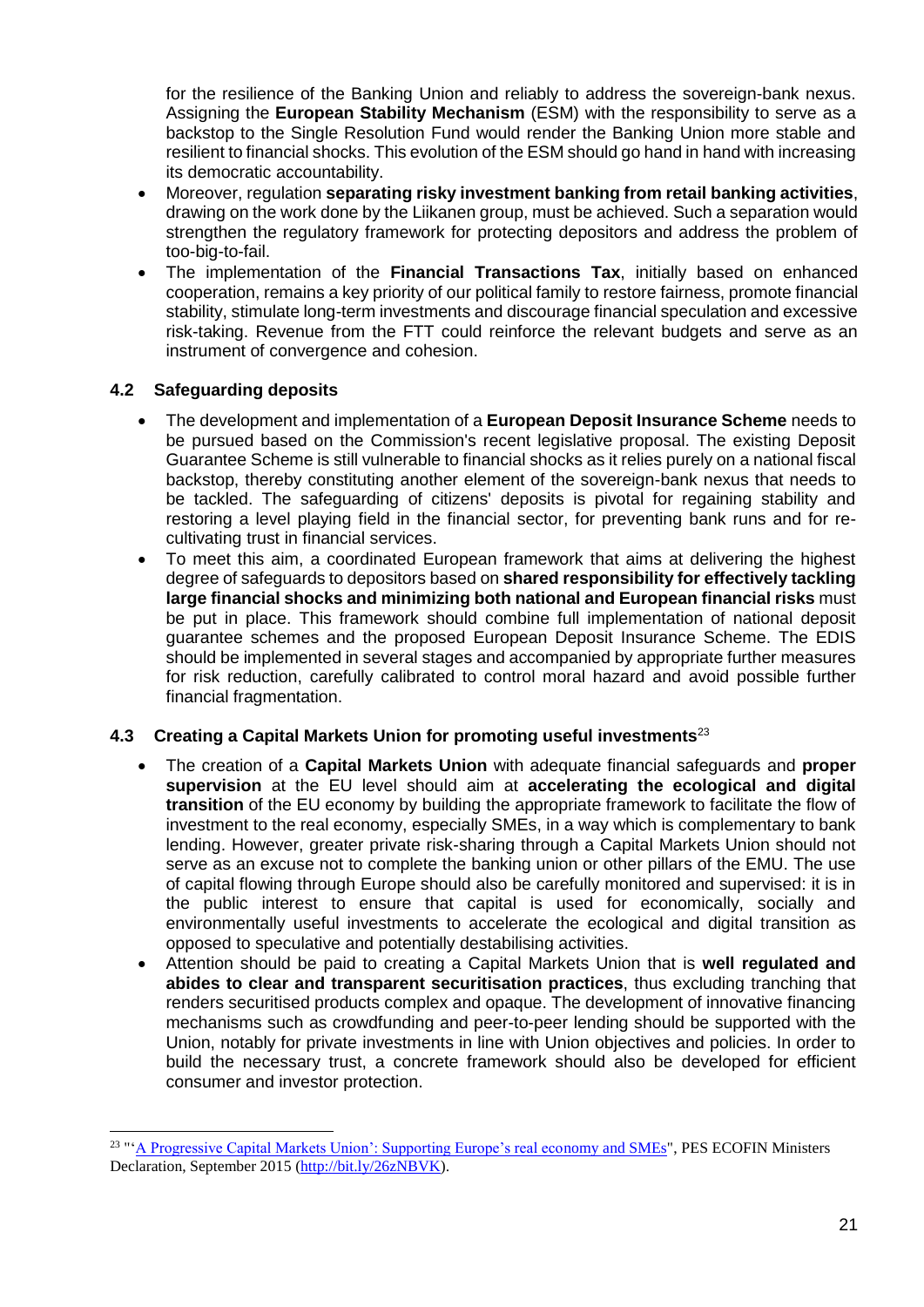# <span id="page-21-0"></span>**Conclusion**

The future of the Economic and Monetary Union depends on its successful integration, leading to sustainable and dynamic growth that stands to foster social and economic convergence. Ensuring financial stability, better responding to social imbalances, addressing Europe's investment needs, strengthening economic growth and fiscal responsibility, reducing financial risk and ensuring closer democratic oversight of Eurozone governance mechanisms are necessary elements that need to be achieved to successfully promote economic recovery and social inclusion. Fixing the Economic and Monetary Union is necessary for bringing the whole European Union back on a solid footing. Our political family can play a unique role in this respect.

Our overarching aim in the short term is to strengthen economic recovery, make sure that the EU and national governments can effectively deal with challenges facing them, break the vicious link between banks and sovereigns, reduce social inequalities, increase real economic convergence, address increased security risks and the arrival of asylum seekers, and strengthen democratic accountability. All this needs to be achieved in a fiscally responsible manner. For the medium term, Europe must urgently work towards creating fiscal stabilisation and solidarity mechanisms for tackling economic shocks and for promoting a steady investment flow. Developing these mechanisms will certainly take time but without them the EMU will still be vulnerable to crises and incapable to address and overcome them effectively.

As highlighted in the discussion of the working group, the following progressive policy goals should therefore be pursued as a matter of urgency:

- The **ceilings of the MFF 2014-20 should be revised upwards** in order to enable effective European responses to developments in the neighbourhood, create a safe and humane European border and implement a common European asylum policy;
- The European Investment Bank should be asked to implement the **EFSI** in full additionality to its pre-existing investment volumes and to make job creation, cohesion, and productivity growth the top priorities when selecting investment operations. On these conditions, the mandate of the EFSI should be further extended and additional public support provided to it;
- The **flexibility of the Stability and Growth Pact** should be extended, in particular by exempting national co-financing of EU Structural and Investment Funds programmes from deficit calculations. Estimation of potential growth should be based on a time horizon longer than two years;
- **Tax fairness:** Progressive changes to tax systems are needed, including implementation of the Financial Transaction Tax based on enhanced cooperation, as well as vigorous fight by the EU and all Member States against tax avoidance, so that profits generated by Europe's economy are re-invested for sustainable growth;
- Creation of a **Eurozone fiscal capacity**, building on the European Stability Mechanism where relevant, based on a workable and democratically legitimate governance structure and providing support to renewed structural convergence as well as ensuring macroeconomic stabilisation and preventing investment slumps in cases of symmetric and asymmetric shocks affecting the monetary union;
- Completing the **banking union** through a backstop to the Single Resolution Fund and a European Deposit Insurance Scheme;
- Establishment of a **well-regulated and supervised Capital Markets Union**, helping to diversify macro-economic risks away from banks and taxpayers while supporting Europe's ecological and digital transitions and long-term sustainable growth.

The Economic and Monetary Union is a magnificent project but it cannot be a Union that merely shares a common currency and the constraints that come with it. It has to become a true socioeconomic monetary union that acts responsibly to the greatest aggregate benefit of the continent, also by undertaking necessary future-oriented investments. Such a union must go beyond national interests, fostering the growth potential throughout the union within the context of a Single Market